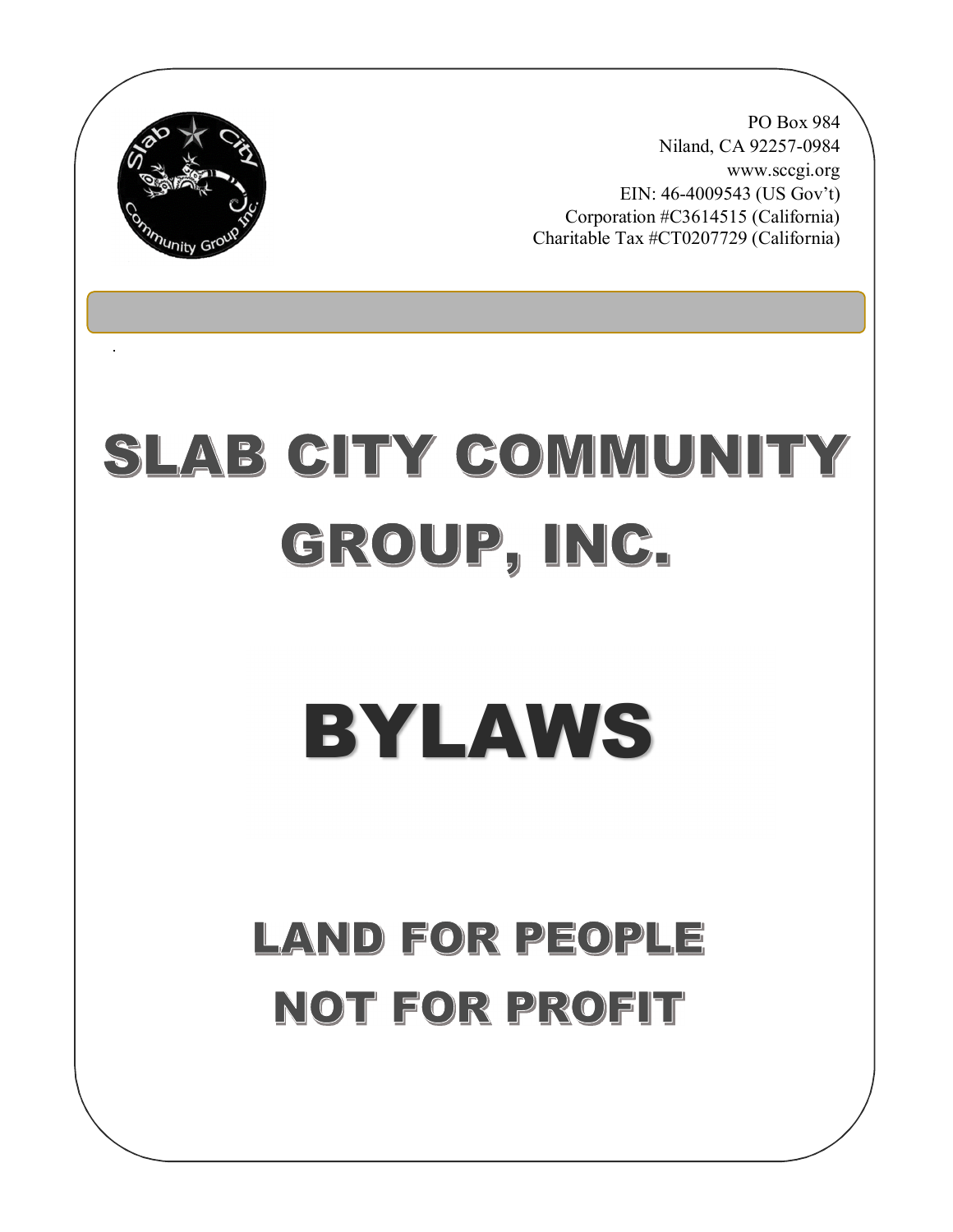**BYLAWS** 

# Outline of Contents

| $\mathbf 1$ .    |                                                               |  |
|------------------|---------------------------------------------------------------|--|
| 2.               |                                                               |  |
| 3.               |                                                               |  |
| 4.               |                                                               |  |
| 5.               |                                                               |  |
| 6.               | Property Dedicated to Charitable and Educational Purposes . 5 |  |
|                  |                                                               |  |
| 1.               |                                                               |  |
| 2.               | Requirements for Continuing Regular Membership  6             |  |
| 3.               |                                                               |  |
| 4.               |                                                               |  |
| 5.               |                                                               |  |
| 6.               | Associate, Honorary, Sustaining, or Other Members  8          |  |
| 7.               |                                                               |  |
|                  |                                                               |  |
| $\mathbf 1$ .    |                                                               |  |
| 2.               |                                                               |  |
| 3.               |                                                               |  |
| $\overline{4}$ . |                                                               |  |
| 5.               |                                                               |  |
| 6.               |                                                               |  |
| 7.               |                                                               |  |
| 8.               |                                                               |  |
| $\mathbf{Q}$     |                                                               |  |
| 10.              | Procedures for Meetings of the Board of Directors 17          |  |
| 11.              |                                                               |  |
| 12 <sub>1</sub>  |                                                               |  |
| 13.              | Limitation on the Powers of the Board of Directors  22        |  |
| 14.              |                                                               |  |
|                  |                                                               |  |
| 1.               |                                                               |  |
| 2.               |                                                               |  |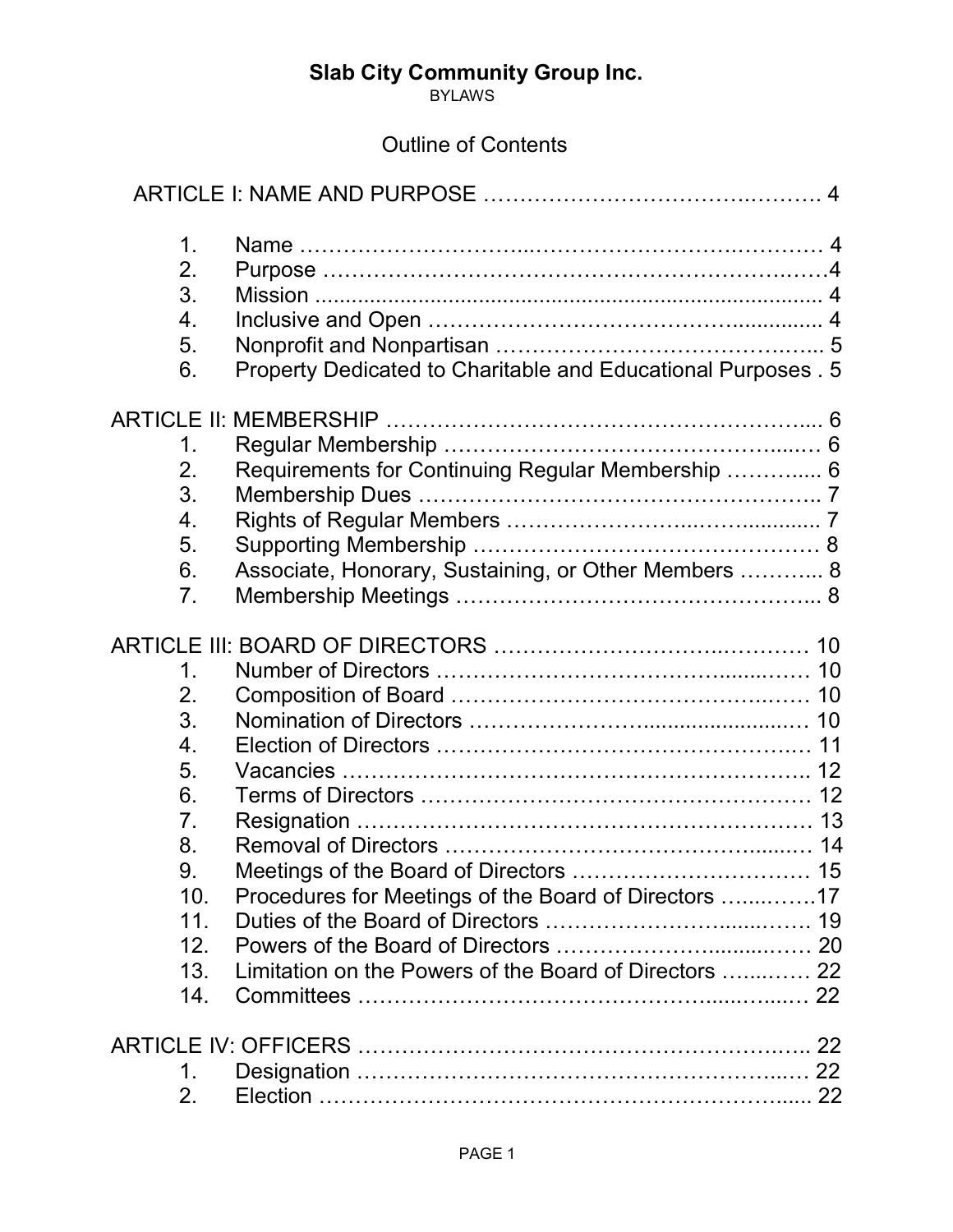|                  | <b>BYLAWS</b>                                         |  |
|------------------|-------------------------------------------------------|--|
| 3.               |                                                       |  |
| 4.               |                                                       |  |
| 5.               |                                                       |  |
| 6.               |                                                       |  |
| 7 <sub>1</sub>   |                                                       |  |
| 8.               |                                                       |  |
|                  |                                                       |  |
|                  |                                                       |  |
| 1.               |                                                       |  |
| 2.               |                                                       |  |
| 3.               | Appearance of a Conflict of Interest  26              |  |
| $\overline{4}$ . |                                                       |  |
| 5.               |                                                       |  |
| 6.               |                                                       |  |
| 7 <sub>1</sub>   | Recused Board or Committee Members  26                |  |
| 8.               |                                                       |  |
|                  |                                                       |  |
|                  |                                                       |  |
|                  |                                                       |  |
| 1.               |                                                       |  |
| 2.               |                                                       |  |
| 3.               |                                                       |  |
|                  |                                                       |  |
|                  | ARTICLE VII: FACILITATING AFFORDABLE ACCESS TO LIVING |  |
|                  | SPACE AND LIMITATIONS ON RESALE  28                   |  |
| 1.               | Facilitating Affordable Access to Living Space  28    |  |
| 2.               |                                                       |  |
| 3.               |                                                       |  |
| 4.               | Procedures for Adoption of the Resale Formula  30     |  |
| 5.               | Procedures for Altering the Resale Formula  30        |  |
|                  |                                                       |  |
|                  | ARTICLE VIII: AMENDMENT OF THE CERTIFICATE OF         |  |
|                  |                                                       |  |
|                  |                                                       |  |
|                  |                                                       |  |
|                  |                                                       |  |
|                  |                                                       |  |
| $1_{-}$          |                                                       |  |
| 2.               |                                                       |  |
| 3.               |                                                       |  |
| 4.               |                                                       |  |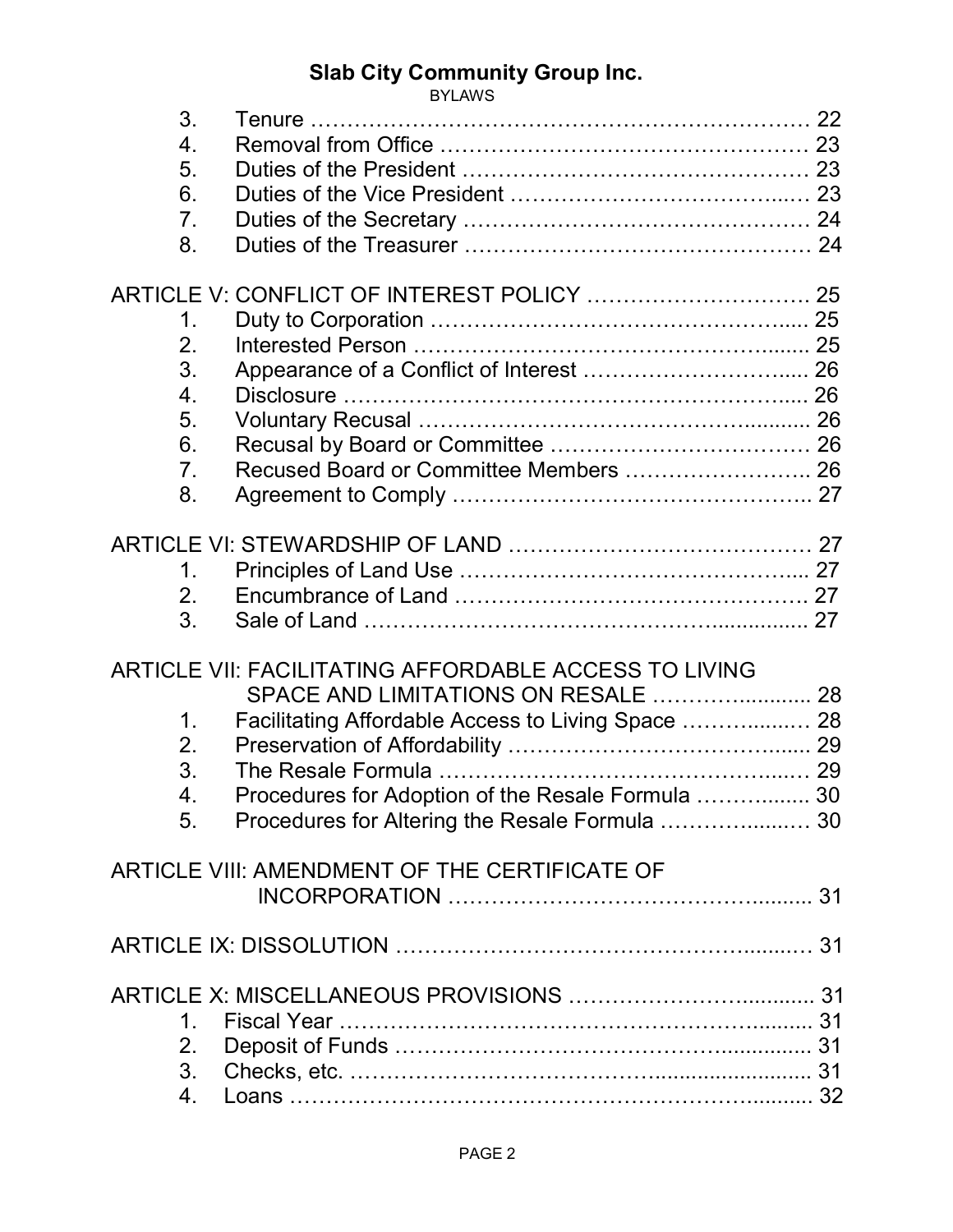|                  | <b>BYLAWS</b>                                             |    |
|------------------|-----------------------------------------------------------|----|
| 5.               |                                                           | 32 |
| 6.               |                                                           | 32 |
| $\overline{7}$   |                                                           |    |
| 8.               |                                                           |    |
| 9.               |                                                           |    |
|                  | <b>ARTICLE XI: CHARTER MEMBERSHIP, INITIAL MEMBERSHIP</b> |    |
|                  | AND BOARD, ADOPTION OF BYLAWS, FIRST                      |    |
|                  |                                                           |    |
| 1 <sub>1</sub>   |                                                           |    |
| 2.               |                                                           |    |
| 3.               |                                                           |    |
| $\overline{4}$ . | Nomination of Directors to Be Elected at First Annual     |    |
|                  |                                                           |    |
| 5.               |                                                           |    |
|                  | APPENDIX A: SLAB CITY COMMON COURTESIES  35               |    |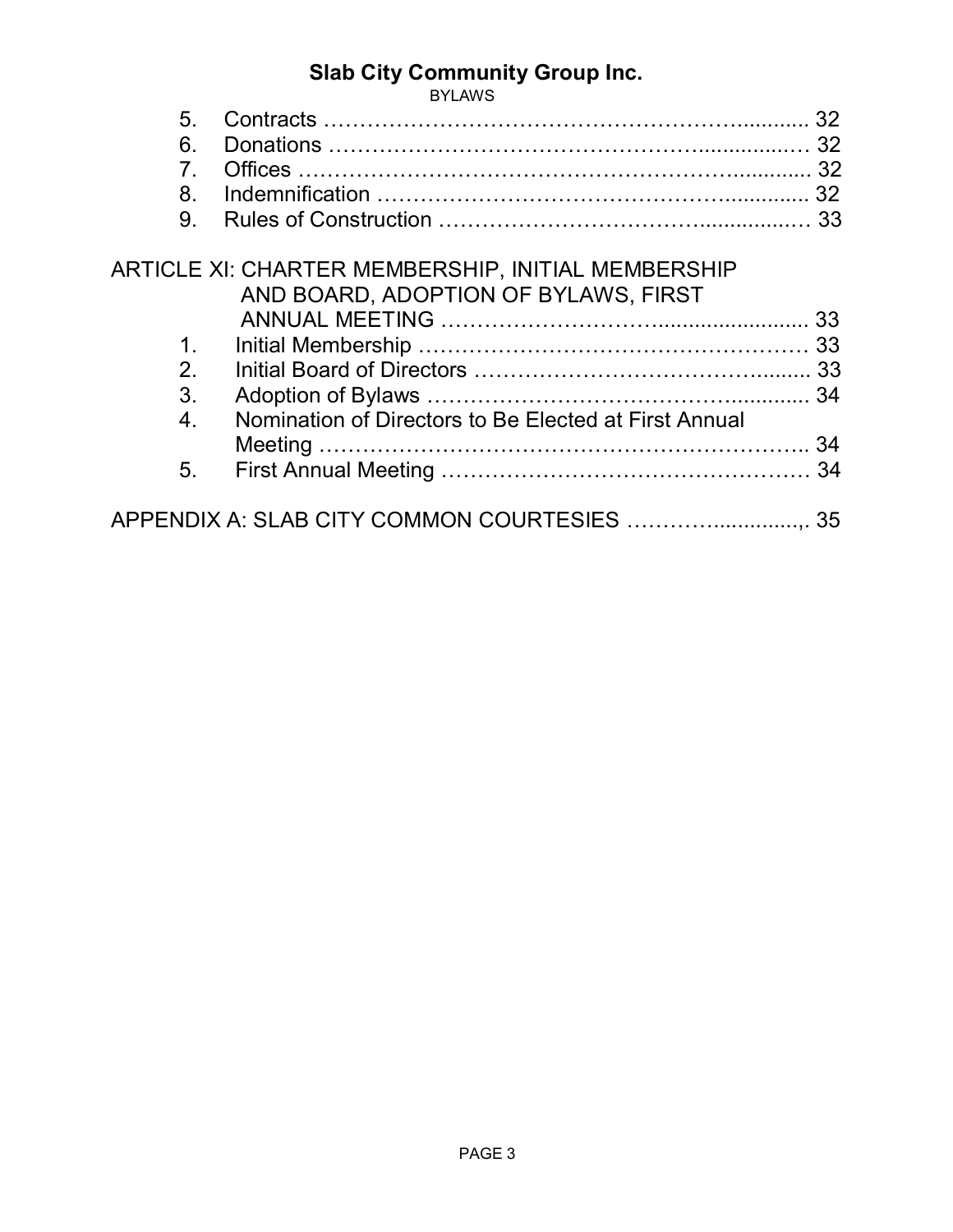BYLAWS

#### ARTICLE I: NAME AND PURPOSE

1. Name

The name of this organization shall be the **Slab City Community Group Inc.**, hereinafter referred to as the "Corporation."

2. Purpose

The purpose of the Corporation shall be: to provide education and charity for Slab City Residents by:

- allowing affordable living space to low income, moderate income, elderly, and or disabled residents of Slab City;
- address the systemic source of homelessness, locally and globally by providing education about living off the grid, (without the need to be connected to power plants), including encouraging and providing education about local ecological land stewardship, and permaculture agricultural practices;
- developing and encouraging local artistic projects;
- promoting and providing education and information about civic engagement;
- providing education and encouragement to Slab City Residents to participate in the economic redevelopment and stability in Imperial County, California.

The Slab City Community Group will operate as a Community Land Trust in order to meet its purpose, mission, goals and objectives.

#### 3. Mission

The Slab City Community Group mission, goals and objectives are to empower Slab City Residents to:

- organize, plan for, create, sustain and participate in our unique "off the grid" community through education and practice by building a prosperous and healthy community which incorporates artistic, agricultural and environmentally sound values and principles;
- to promote and sustain artistic expression experienced at Slab City;
- to connect Slab City Residents with each other;
- allowing and encouraging affordable living space to low income, moderate income, elderly, and or disabled residents of Slab City;
- to encourage Slab City Residents to engage in economic redevelopment and stability in Imperial County.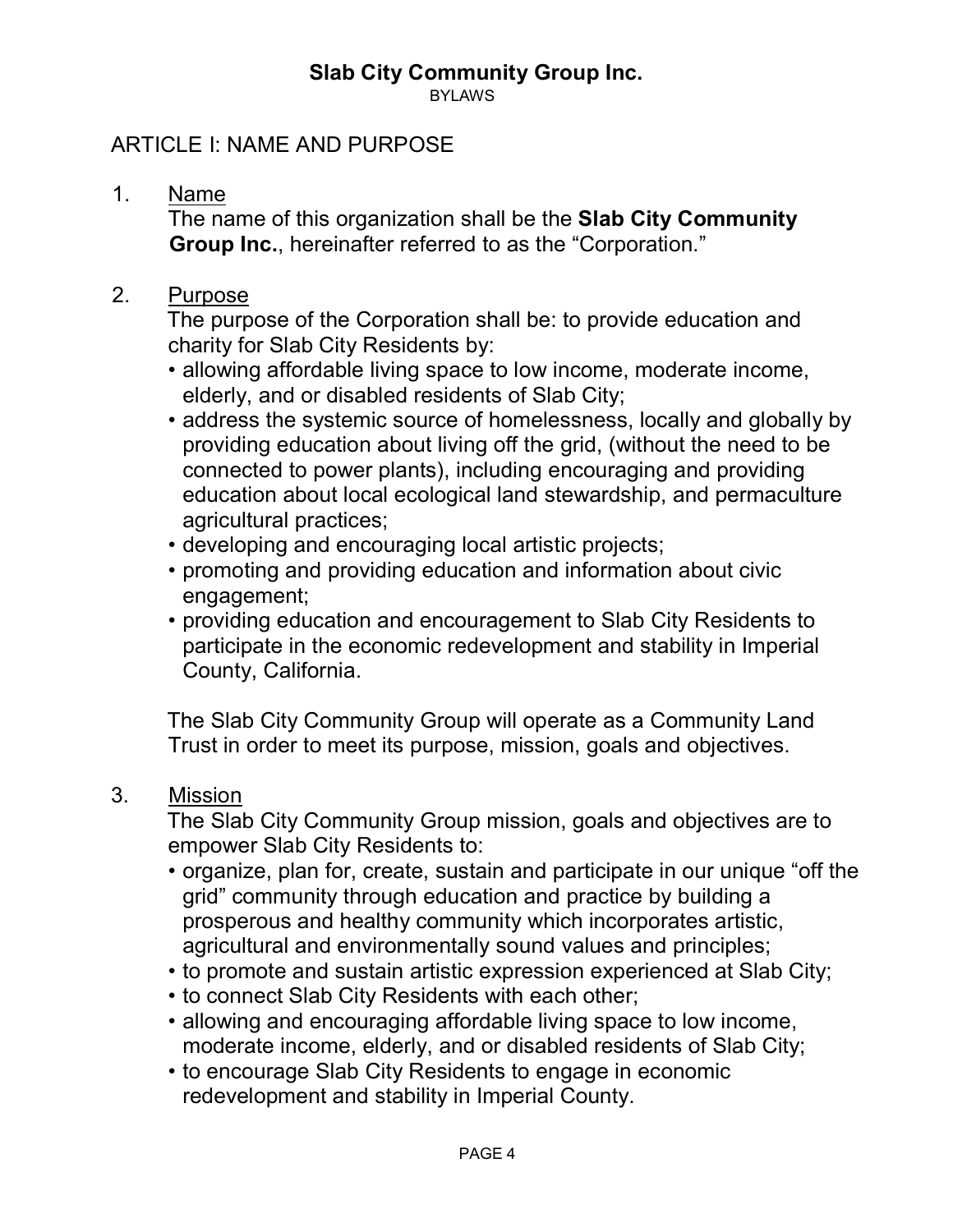BYLAWS

We lead by example rather than telling others how to behave. Our Common Courtesies are what bind us together. We are NOT vigilantes.

#### 4. Inclusivity

The Slab City Community Group is inclusive and open to anyone. We practice consensus building principles. We operate on the principle that information and discussion are an essential ingredient for us to live as neighbors. We are responsible to and for each other.

#### 5. NonProfit and NonPartisan

This corporation has been formed under the California Nonprofit Public Benefit Corporation Law for the public purposes described above, and it shall be nonprofit and nonpartisan. No substantial part of the activities of the corporation shall consist of the publication or dissemination of materials with the purpose of attempting to influence legislation, and the corporation shall not participate or intervene in any political campaign on behalf of any candidate for public office or for or against any cause or measure being submitted to the people for a vote except as provided in Section 501(h) of the Internal Revenue Code or the corresponding provision of any future United States internal revenue law. The corporation shall not, except to an insubstantial degree, engage in any activities or exercise any powers that are not in furtherance of the purposes described above.

#### 6. Property Dedicated to Charitable and Educational Purposes

The properties and assets of this nonprofit corporation are irrevocably dedicated to charitable and educational purposes. No part of the net earnings, properties, or assets of this corporation, on dissolution or otherwise, shall inure to the benefit of any private person or individual, or any member or director of this corporation. On liquidation or dissolution, all properties and assets and obligations shall be distributed and paid over to organizations dedicated to charitable and educational purposes, provided that such organizations continue to be dedicated to the exempt purposes as specific in Internal Revenue Code 501(c)(3).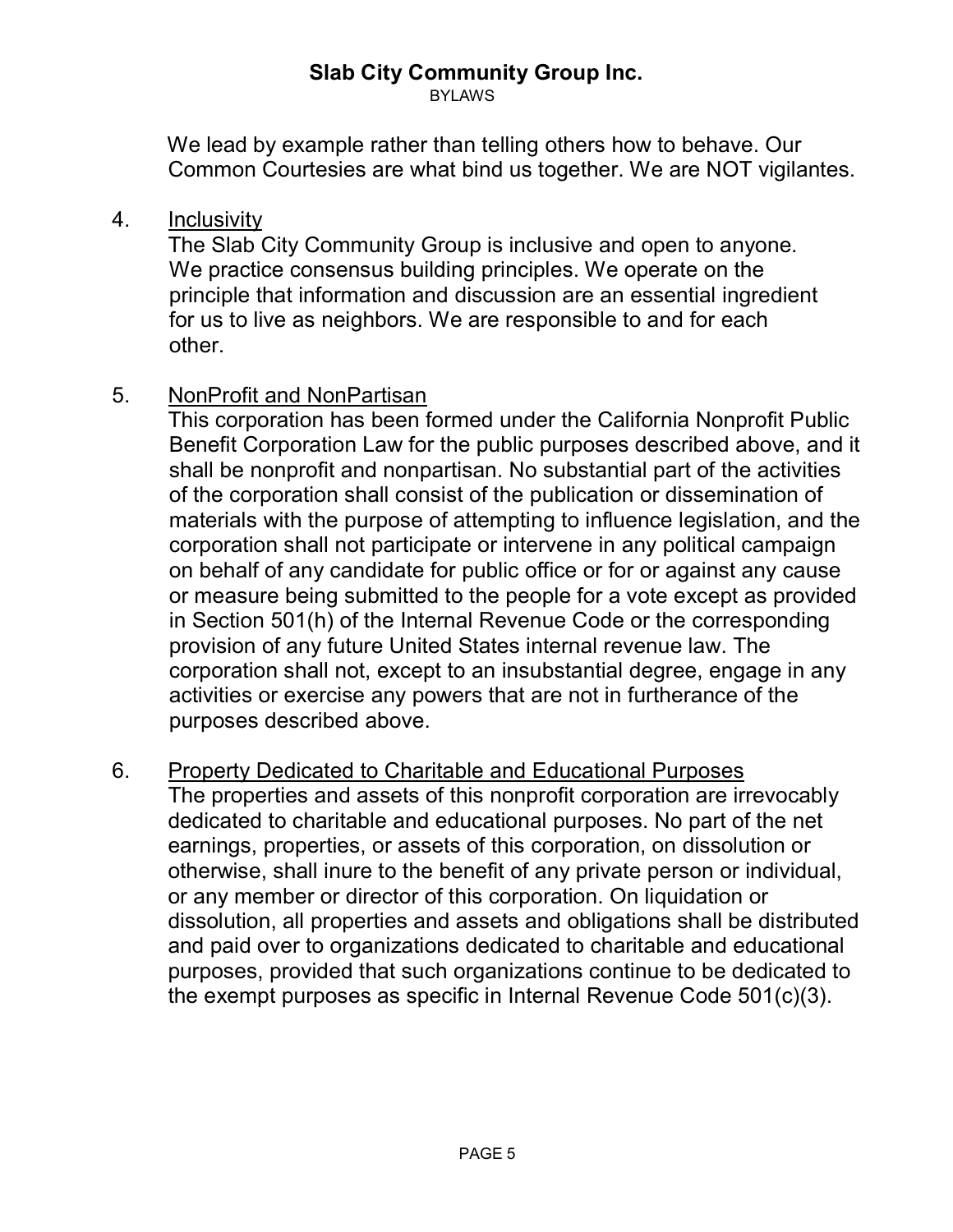**BYLAWS** 

#### ARTICLE II: MEMBERSHIP

#### 1. Regular Membership Classifications

Subsequent to the first annual meeting, the Regular Members of the Corporation, with full voting rights, shall be made up of the following membership classifications:

- a. Resident Membership is open to anyone who lives at Slab City all or part of a calendar year. The Resident Members call Slab City their home;
- b. Visiting Membership is open to anyone who occasionally visits Slab City for all or part of a calendar year. The Visiting Members have a home somewhere other than at Slab City;
- c. Not For Profit Organization Membership is open to those not for profit organizations who operate at Slab City, and;
- d. Business Membership is open to organizations who operate a business at Slab City.

Each Regular Member shall exercise self-determination over their own membership classification, absolutely.

Regular Members may belong to more than one membership classification. If a Member holds more than one membership in the Corporation, they are only entitled to exercise one voting membership per meeting.

Regular Members are required to pay annual dues as established by the Board of Directors for the current calendar year.

Regular and Supporting Members of the Slab City Community Group support the ideals set out in the Slab City Common Courtesies attached as Appendix A.

2. Requirements for Continuing Regular Membership To maintain Regular Membership beyond a person's first year of Regular Membership a person or organization must pay dues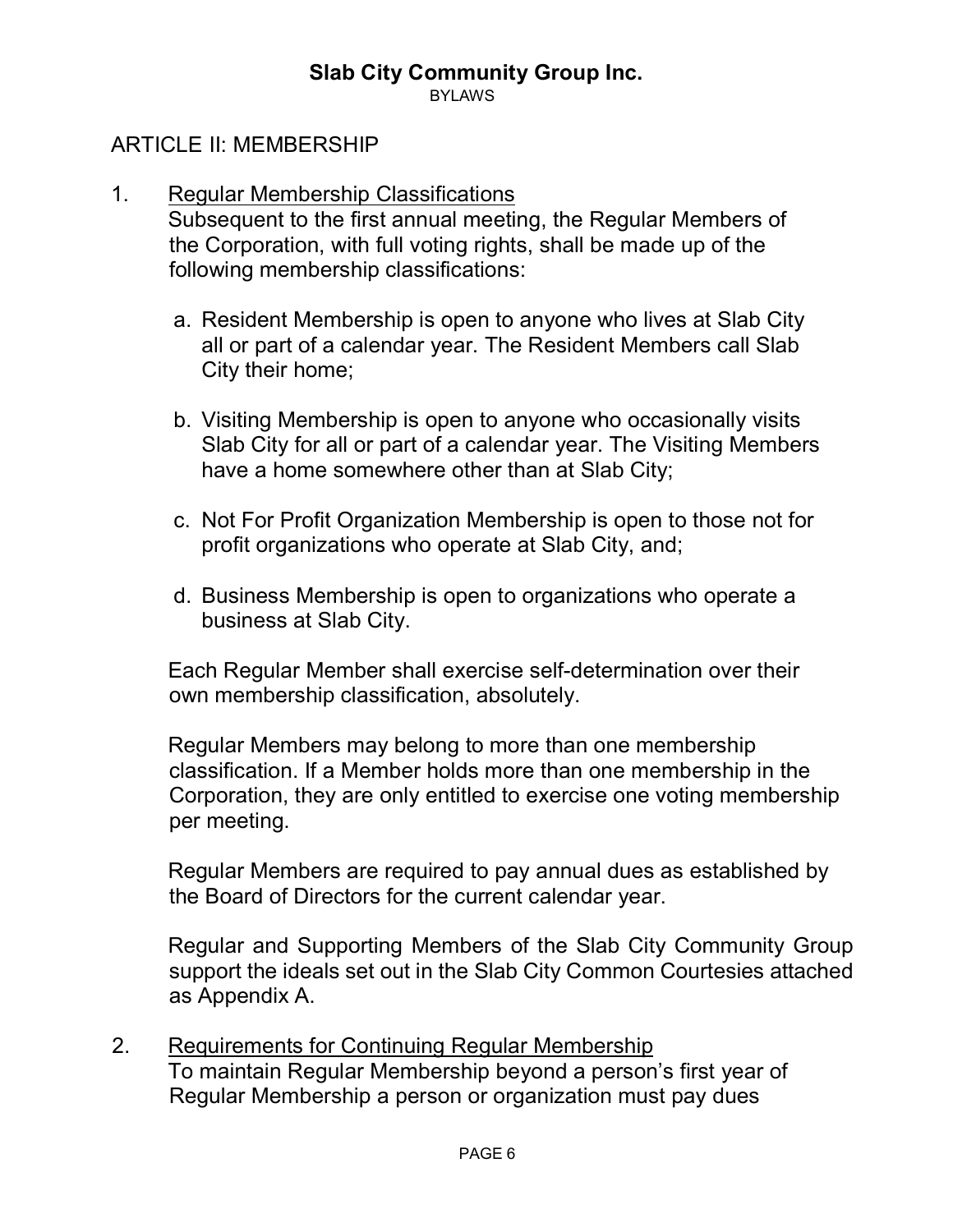BYLAWS

established for the current calendar year and be in good standing.

- 3. Membership Dues
	- a. Annual membership dues shall be assessed for each calendar year by an affirmative vote of a majority of the Regular Members present and voting at the Annual Meeting preceding that year. If no such action is taken to assess dues for a given year, the dues for that year shall be as established for the previous year.
	- b. Annual dues must be paid in cash.
	- c. If a Member chooses to be in more than one member classification, they will pay annual dues for each membership classification they wish to hold.

#### 4. Rights of Regular Members

- a. Every Regular Member shall have the right to participate in meetings of the Membership by nominating and electing the Board of Directors as provided by these Bylaws, to cast only one vote (in person) only on matters listed in Article II, Section 4, Subsection b (below), to serve on the Board of Directors or on committees if chosen, and to receive notices and minutes of Membership Meetings and Annual Reports of the Corporation.
- b. The assent of the Regular Membership, in accordance with these Bylaws, shall be required before action may be taken on:
	- i. The sale of land owned by the Corporation;
	- ii. The establishment or alteration of any "resale formula" for the land;
	- iii. The amendment of the Articles of Incorporation;
	- iv. Changing these Bylaws, and;
	- v. The dissolution of the Corporation.
- c. All voting by Regular Members shall be conducted in person. There will be no voting by proxy for any of the Membership votes.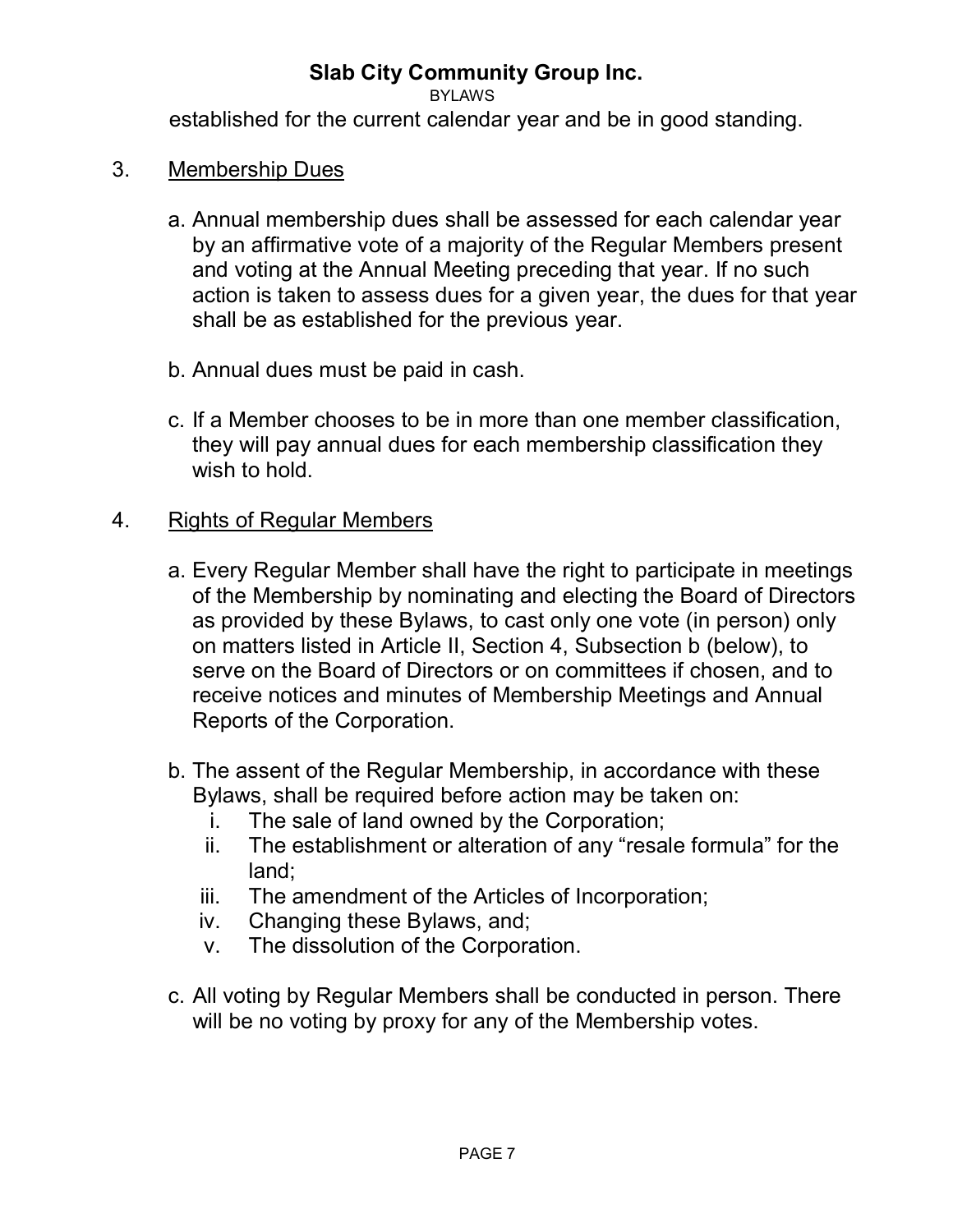BYLAWS

#### 5. Supporting Membership

- a. Any person who has paid the annual dues established for the current calendar year but who does not wish to become a Regular Member or has not met all of the requirements of Regular Membership shall be designated a Supporting Member of the Corporation.
- b. Supporting Members shall have all of the rights of Regular Members except the right to nominate and participate in the election of the Board of Directors or the right to vote on matters put before the Regular Membership as set out in Article II, Section 4, Subsection b (above).

#### 6. Associate, Honorary, Sustaining or Other Members

The Board of Directors shall have power to admit by invitation as associate, honorary, sustaining or other members of this corporation, for such period as they may elect, such persons of prominence or note, as it may think proper, or such persons that may render this corporation any single benefit or service which it may wish to recognize in this manner and to renew such invitations as its discretion. Such members shall enjoy such privileges and benefits as may be determined by the Board of Directors, except that they shall not vote or hold office.

#### 7. Membership Meetings

a. Notice of Meetings.

Meeting dates of Membership Meetings shall be posted at the information kiosk at beyond the second guard shack at Slab City and at the Community Board at the corner of Low Road and Beal Road and shall include an agenda for the meeting. Except as otherwise provided in Article VIII of these Bylaws, notice shall be emailed at least seven days prior to a meeting, to the email the member provides to the Corporation. The member bears the responsibility of providing an accurate email address, and the Corporation bears no responsibility in confirming the validity of that email address.

b. Annual Meetings. Subsequent to the First Annual Meeting, the Annual Meeting of the Membership, for reports to the Membership by the Board of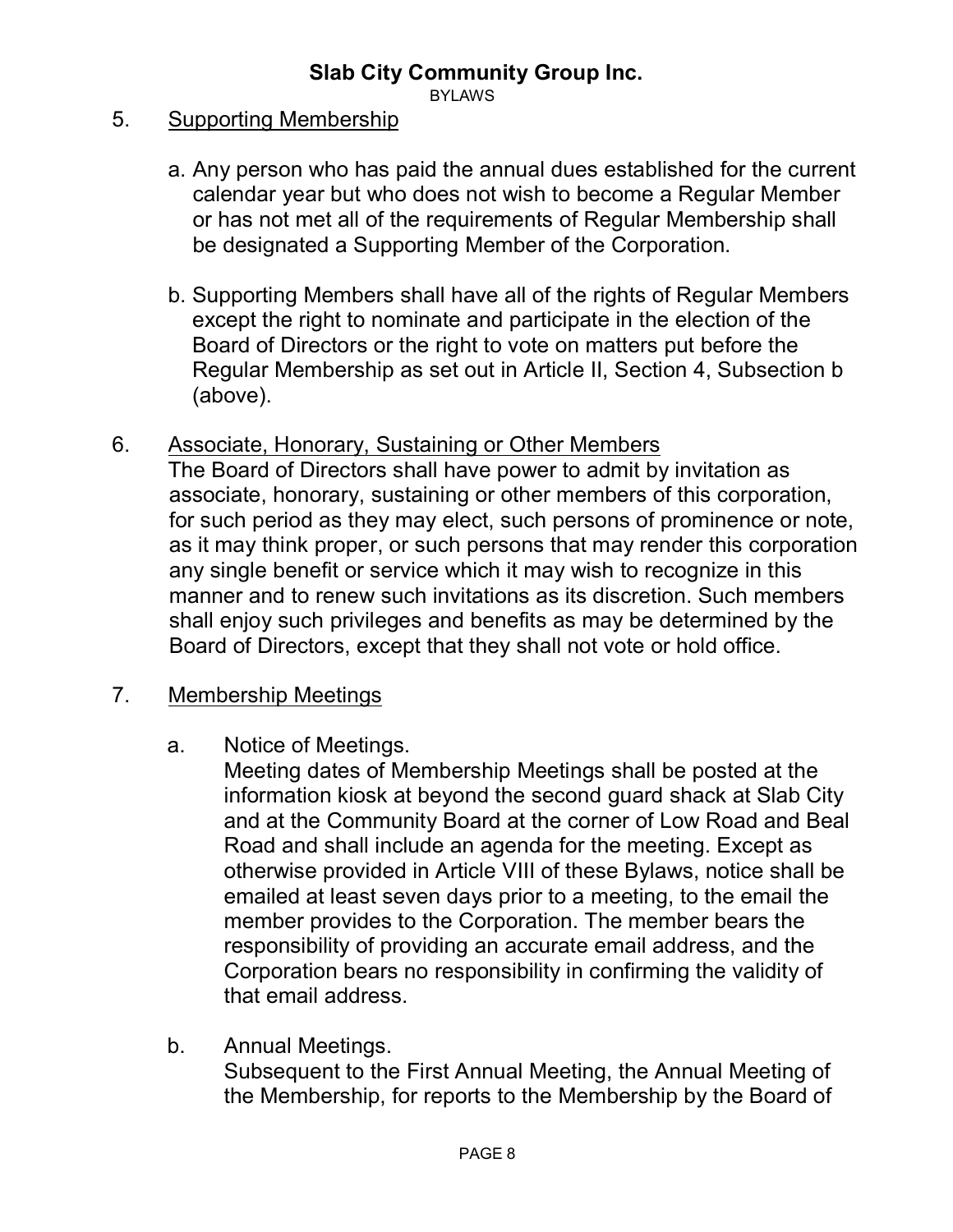BYLAWS

Directors and Officers, the election of Directors, and the transaction of other business, shall be held in the fourth quarter of each year. The location and specific time of the Annual Meeting shall be determined by the Board of Directors. Notice of the Annual Meeting shall include a list of those persons nominated for the Board of Directors as provided in Article III of these Bylaws.

c. Regular Meetings.

Regular Meetings may be scheduled by the Board of Directors at such times and places as they shall establish at the Annual Meeting.

d. Special Meetings.

Special Membership Meetings may be called by the Board of Directors or by a written petition, addressed to the President of the Corporation, signed by at least one half (50%) of the Regular Membership. At a Special Meeting, only those matters stated on the agenda, as included in the notice of the meeting, may be acted upon by the Membership.

- e. Open meetings. All Membership Meetings shall be open to any person.
- f. Minutes.

Minutes of all Membership Meetings shall be recorded by the Secretary of the Corporation or by another person designated by the Board of Directors. Minutes for every membership meeting shall be approved by the Regular Membership at the next Membership Meeting.

g. Decision Making.

Whenever possible, decisions shall be made at Membership Meetings by the consensus of the Regular Members present. In the event that consensus is not attained, a decision shall be made by an affirmative vote of a majority of the Regular Members present and voting, except as otherwise provided in these Bylaws. Before a vote is held on any motion, the exact language of the motion shall be recorded by the Secretary and read to the Membership, and all Members present shall have a reasonable opportunity to express their opinions on the proposition.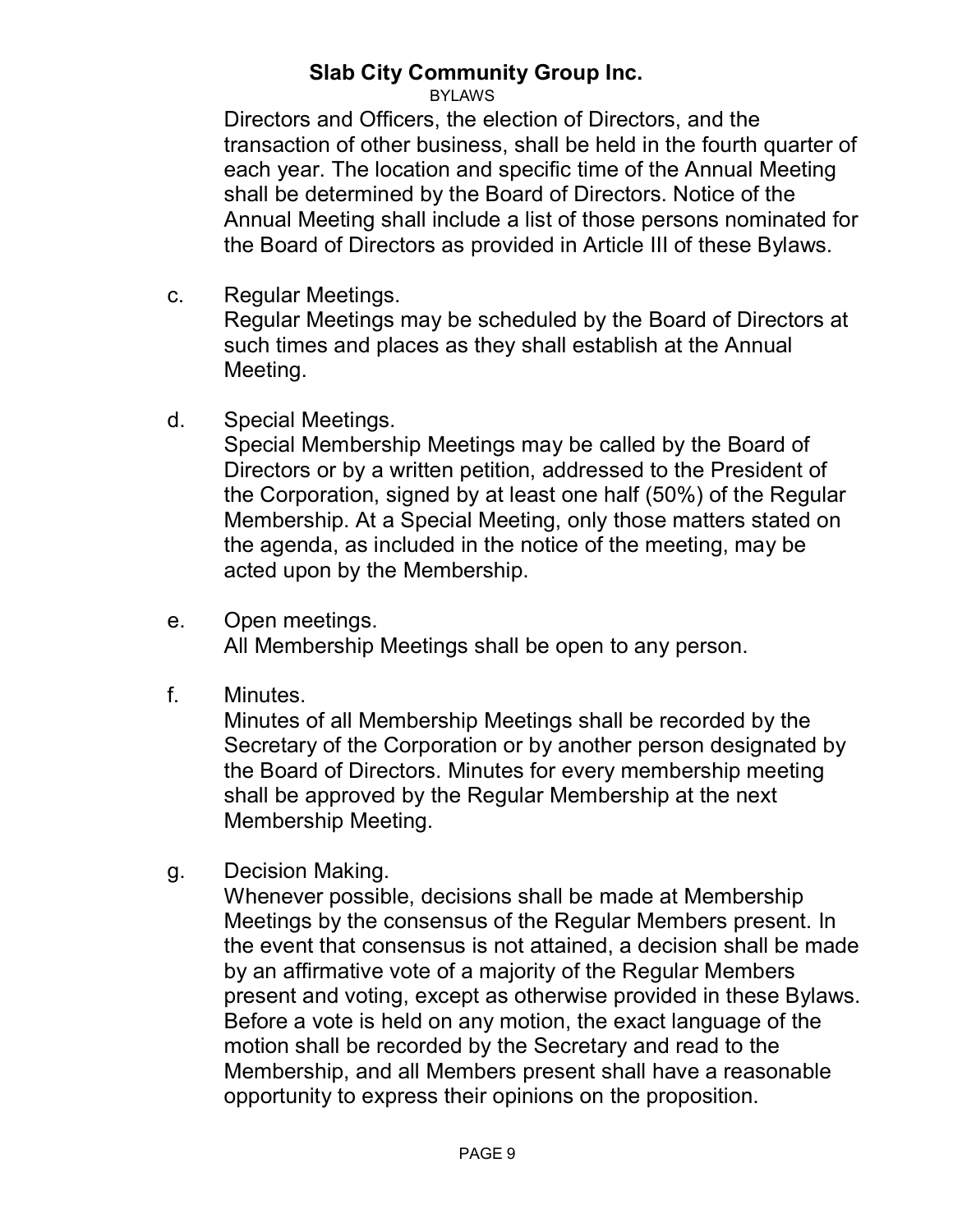BYLAWS

h. Chairperson

The chairperson at the Annual, Regular and Special meetings of the Membership shall be the President. If the President is unavailable, the Board of Directors shall appoint a Chairperson for the said meeting.

i. Certificates of Membership Certificates of Membership, numbered and signed by the President or Secretary or such other officers as may be designated by the Board of Directors, may be issued to each member certifying the class of membership held in the corporation.

#### ARTICLE III: BOARD OF DIRECTORS

- 1. Number of Directors Except for the Initial Board named in the Articles of Incorporation, the Board of Directors shall consist of a minimum of nine (9) to a maximum of eleven (11) Directors.
- 2. Composition of the Board

All Directors shall be Regular Members in good standing. There shall be four (4) categories of Directors consisting of:

- a. A minimum of four (4) Directors representing the Resident Members;
- b. A minimum of one (1) Director representing the Not for Profit Organizations at Slab City;
- c. A minimum of one (1) Director representing the Visiting Members, and;
- d. A minimum of one (1) Director representing the Business Members.

#### 3. Nomination of Directors

For all regular elections subsequent to the first Annual Meeting of the Membership, Directors shall be nominated as follows: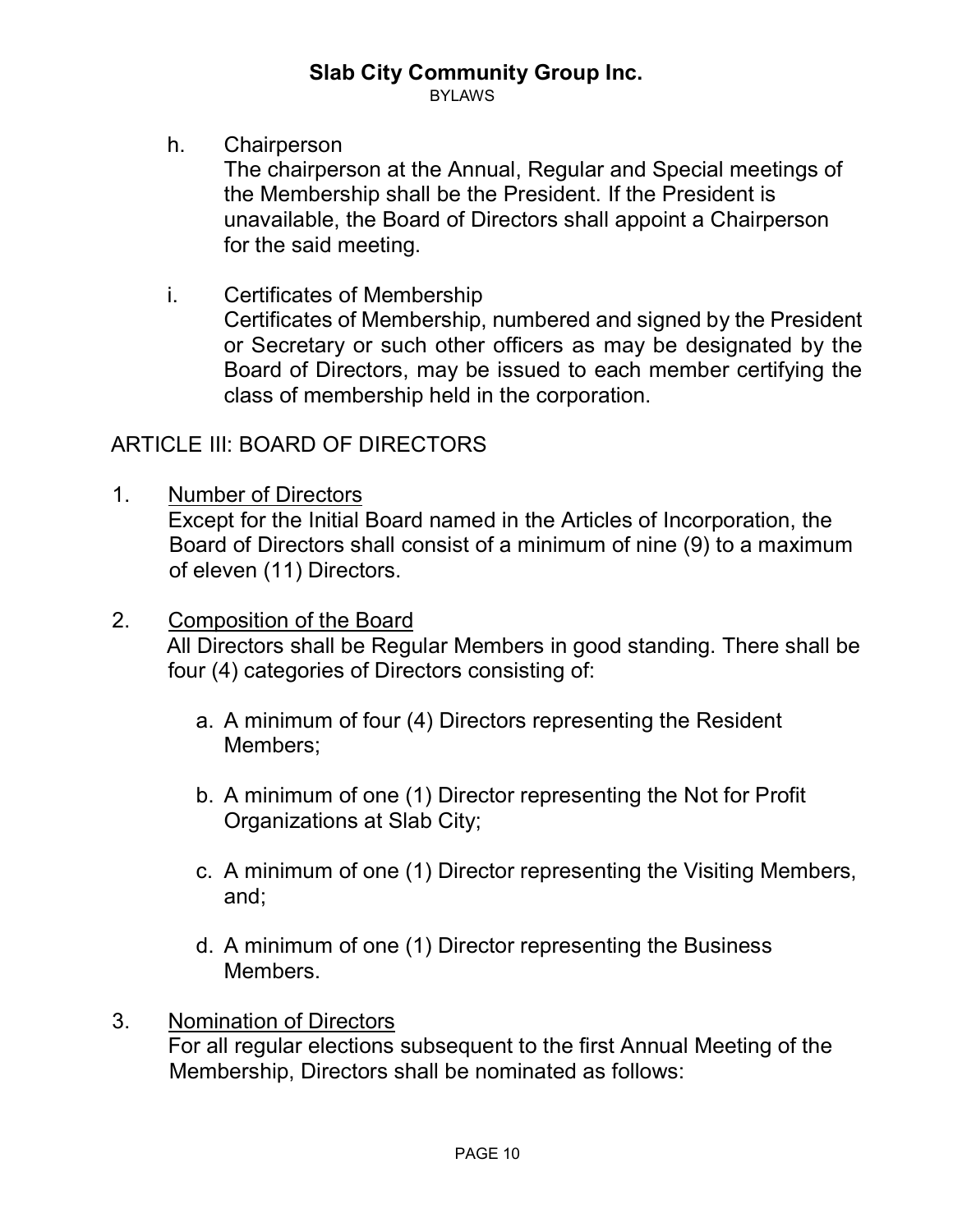BYLAWS

- a. Resident Representatives.
	- i. Resident Members may nominate Resident Representatives to the Board from among themselves. These nominations must either be submitted in writing to the Secretary of the Corporation at least ten days prior to the Annual Membership Meeting or be made from the floor at the Annual Meeting, and;
	- ii. In the event that, at the time when the notice of the Annual Membership Meeting is to be sent out, the number of nominations is less than the number of Resident Representative seats to be filled, the Board of Directors shall nominate enough candidates so that the total number of candidates is sufficient to fill the number of seats to be filled. To achieve this end, the Board may, at any time prior to the sending out of such notice, approve a list of candidates for Resident Representative to be nominated in such event. In making such nominations, the Board shall select actual Resident Members to the extent that they are available to serve on the Board of Directors. Otherwise the Board shall select persons who can reasonably be expected to represent the normal interests and concerns of Resident Members.
- b. Other Representatives

At least ten days prior to the Annual Meeting, the Board of Directors shall make nominations for:

- i. Visiting Member Representatives to the Board;
- ii. Not for Profit Organization Representatives to the Board, and;
- iii. Business Member Representatives to the Board.
- c. Notice of Nominations

A list of all persons nominated in each of the three categories shall be included with the notice of the Annual Meeting.

4. Election of Directors

Directors shall be elected by the Regular Members present and voting at the Annual Meeting, a quorum being assembled, in accordance with the following procedures.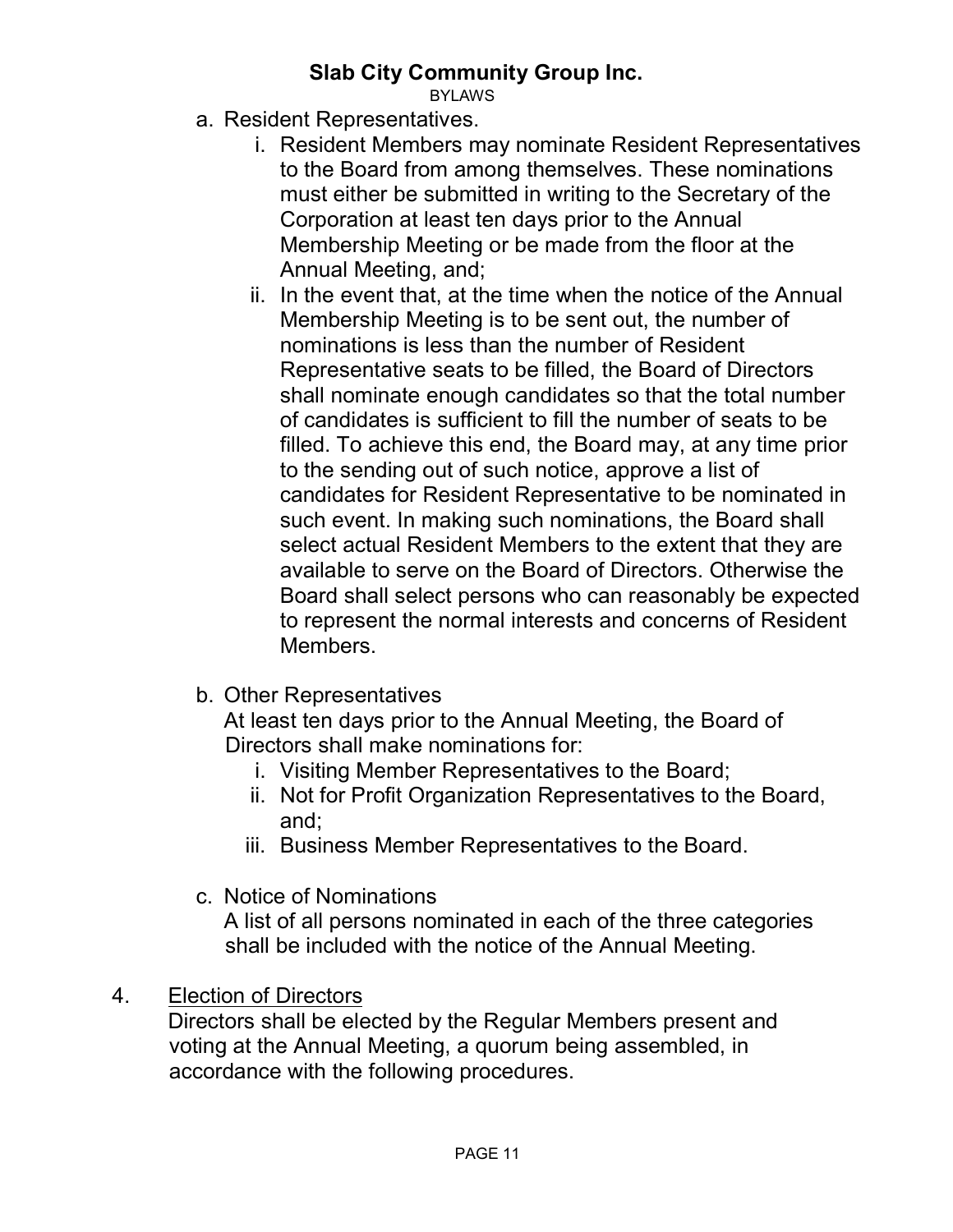BYLAWS

- a. The Board will be made up of the following categories of Board representatives:
	- i. Resident Members Representatives
	- ii. Visiting Member Representatives
	- iii. Not for Profit Organization Member Representatives
	- iv. Business Member Representatives.

If a person has been elected in one representative category, his or her name shall be removed from the remaining categories.

- b. Resident Members may vote to elect eleven (11) Board representatives.
- c. All other Voting Members (Visiting Members, Not For Profit Organization Members and Business Members) may vote to elect seven (7) Board representatives.
- d. In each of the representational seats, positions shall be filled by those candidates receiving the largest numbers of votes.
- 5. Vacancies
	- a. If any Director vacates his or her term or is removed from the Board, the remaining Directors (though they may constitute less than a quorum) may elect a person to fill the vacancy, or may, by unanimous agreement, decide to leave the position vacant until the next Annual Meeting of the Membership.
	- b. Any person elected to fill a vacancy on the Board of Directors must be one who can be reasonably expected to represent the interests of the constituents in the category (Resident, Visiting, Not for Profit Organization, or Business) in which the vacancy occurs.
	- c. Replacement Directors elected by the Board shall serve out the remaining term of the person who has vacated the position.
- 6. Terms of Directors
	- a. Terms of First Elected Directors.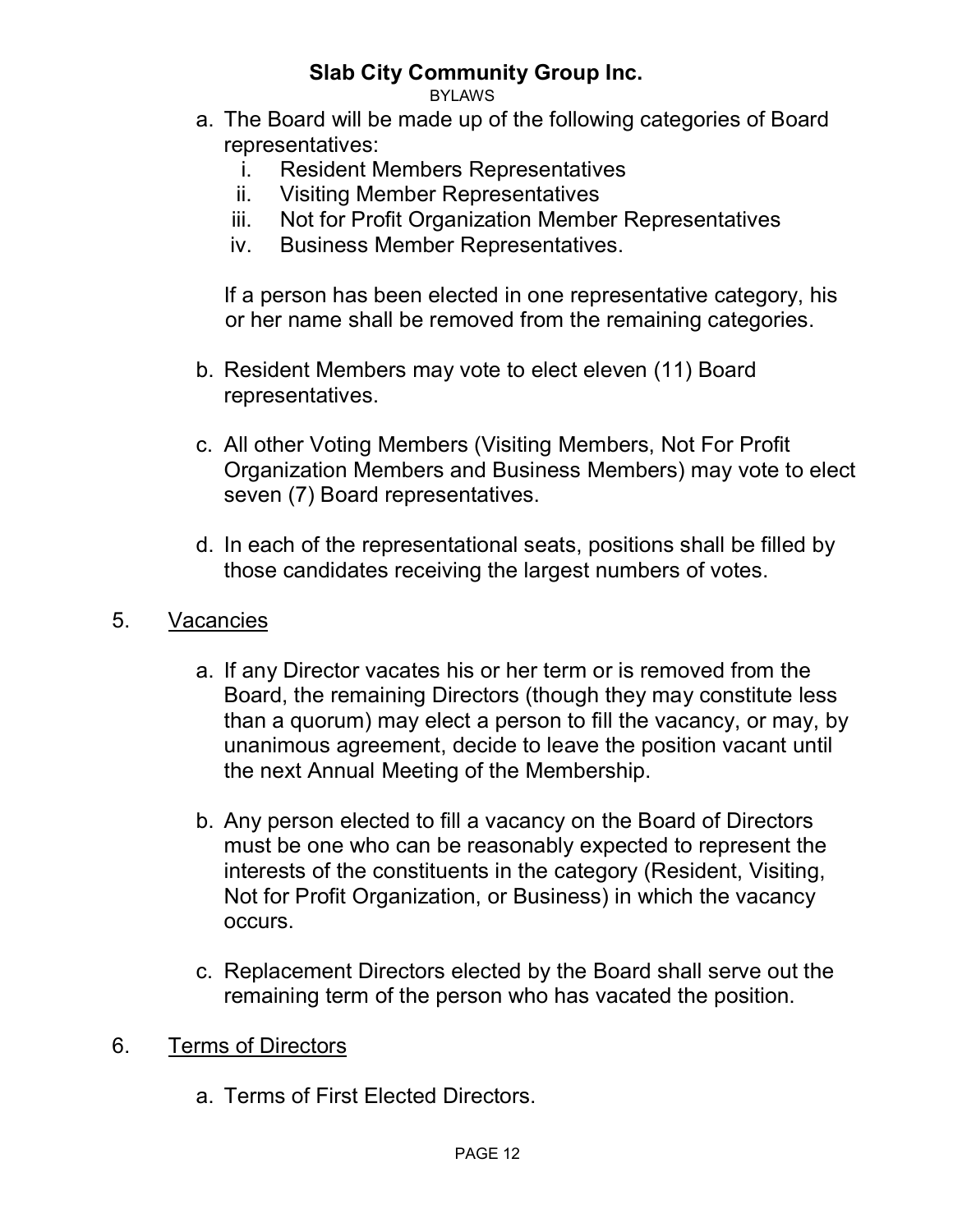BYLAWS

After the election of Directors at the first Annual Meeting, each Director shall be assigned, by mutual agreement or by lot, to a two-year or three-year term. In each of the Resident Member category, two Directors shall be assigned a two-year term and two shall be assigned a three-year term.

b. Terms of Successor Directors.

Except as otherwise provided in these Bylaws, each Director shall serve a full term of three years.

c. Commencement of Terms.

The term of office of a regularly elected Director shall commence at the adjournment of the Annual Membership Meeting in which he or she is elected. The term of office of a Director elected by the Board to fill a vacancy shall begin at the time of his or her acceptance of the position.

d. Re-election.

No person shall serve as a Director for more than three consecutive elected terms. After a year's absence from the Board, however, a person who has served three consecutive elected terms may return to the Board, if reelected, and may serve up to three consecutive elected terms.

- 7. Resignation
	- a. Any Director may resign at any time by giving written notice to the President. Unless otherwise specified, such resignation shall be effective upon the receipt of notice by the President.
	- b. A Director shall be considered to have given notice of resignation and his or her position shall be declared vacant by the Board of Directors if he or she fails to attend three consecutive meetings of the Board with the exception of emergency meetings, unless good cause for absence and continuing interest in participation on the Board are recognized by the Board. When a Director has failed to attend three consecutive meetings, the President shall notify him or her in writing that, at the next regular Board meeting, his or her position will be declared vacant unless the Board determines that there has been good cause for the Director's absences and that the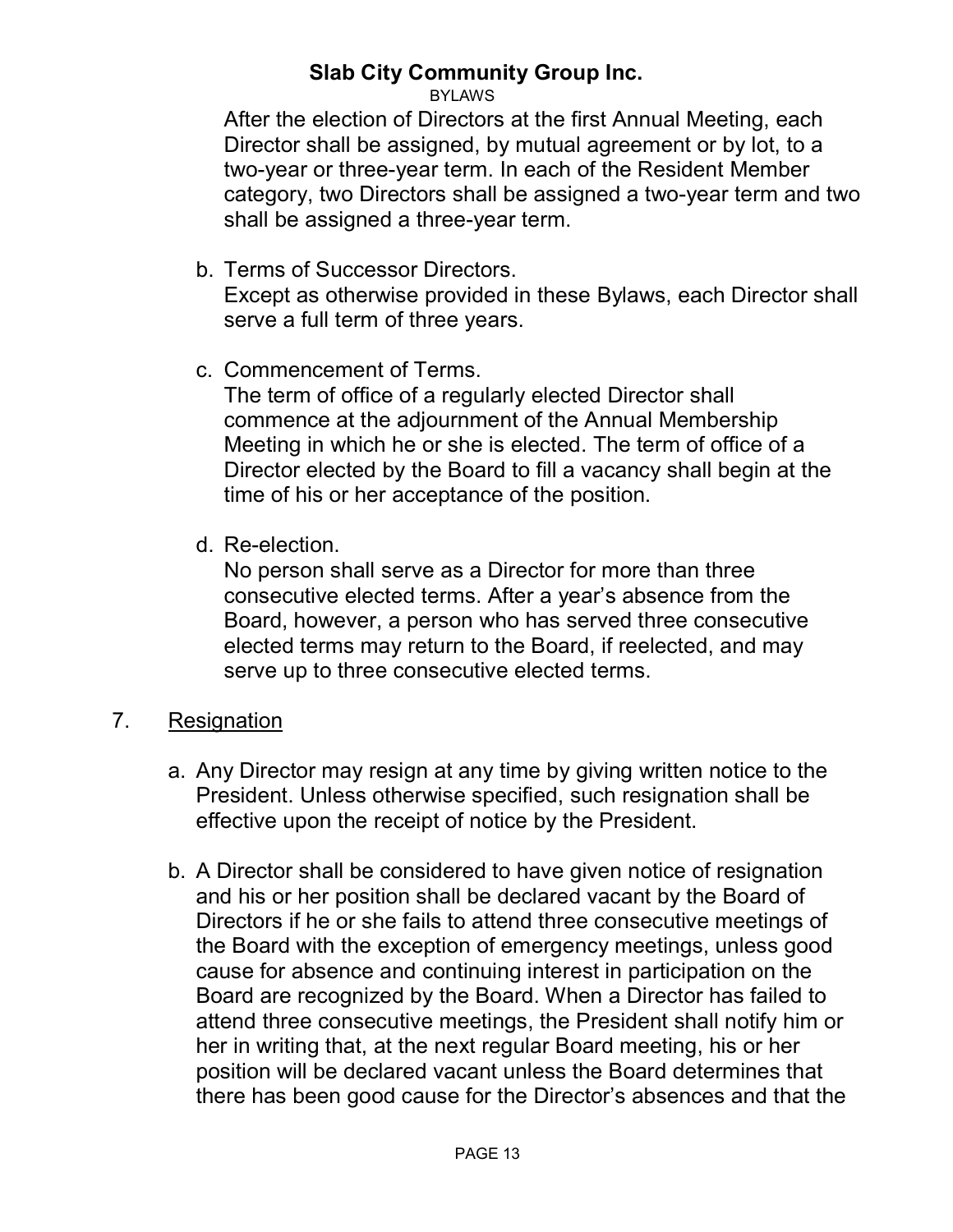BYLAWS

Director continues to be interested in participating on the Board of Directors. The notification by the President shall be mailed no later than seven days prior to the Board meeting at which the position may be declared vacant. At this meeting, the Director in question shall be given the opportunity to show good cause for past absences from meetings and continuing interest in participating on the Board. The resignation of a Director who has missed three consecutive meetings shall not become effective until the Board has declared the position vacant as provided herein.

#### 8. Removal of Directors

A Director of the Corporation may be removed for good cause by the regular members of the Corporation when such Director is judged to have acted in a manner seriously detrimental to the Corporation. However, before such removal can occur, the following procedure must be followed.

- a. Written charges specifying the conduct considered to be detrimental must be signed by at least one quarter (25%) of the members of the Corporation and submitted to the President (or, if the President is the Director charged, to the Vice President). Any Voting Members of the Corporation may submit such charges.
- b. The President (or Vice President) shall deliver or mail a copy of the charges to the Director charged.
- c. A Special Committee consisting of three Regular Members plus three Directors of the Corporation shall be created to consider the charges. One member of the Committee shall be selected by the Board of Directors, but without the participation of the Director charged, within ten days following the delivery or mailing of the charges to the Director charged. In making its selection, the Board shall endeavor to select a person who will consider the charges without bias. No later than ten days following the Board's selection of the first member of the Committee, a second member may be selected by the Director charged. The three Directors will be selected by the Board of Directions without the participation of the Director charged. In the event that the Director charged fails to select a second member of the Committee within ten days, the Board may select a second member who, in the judgement of the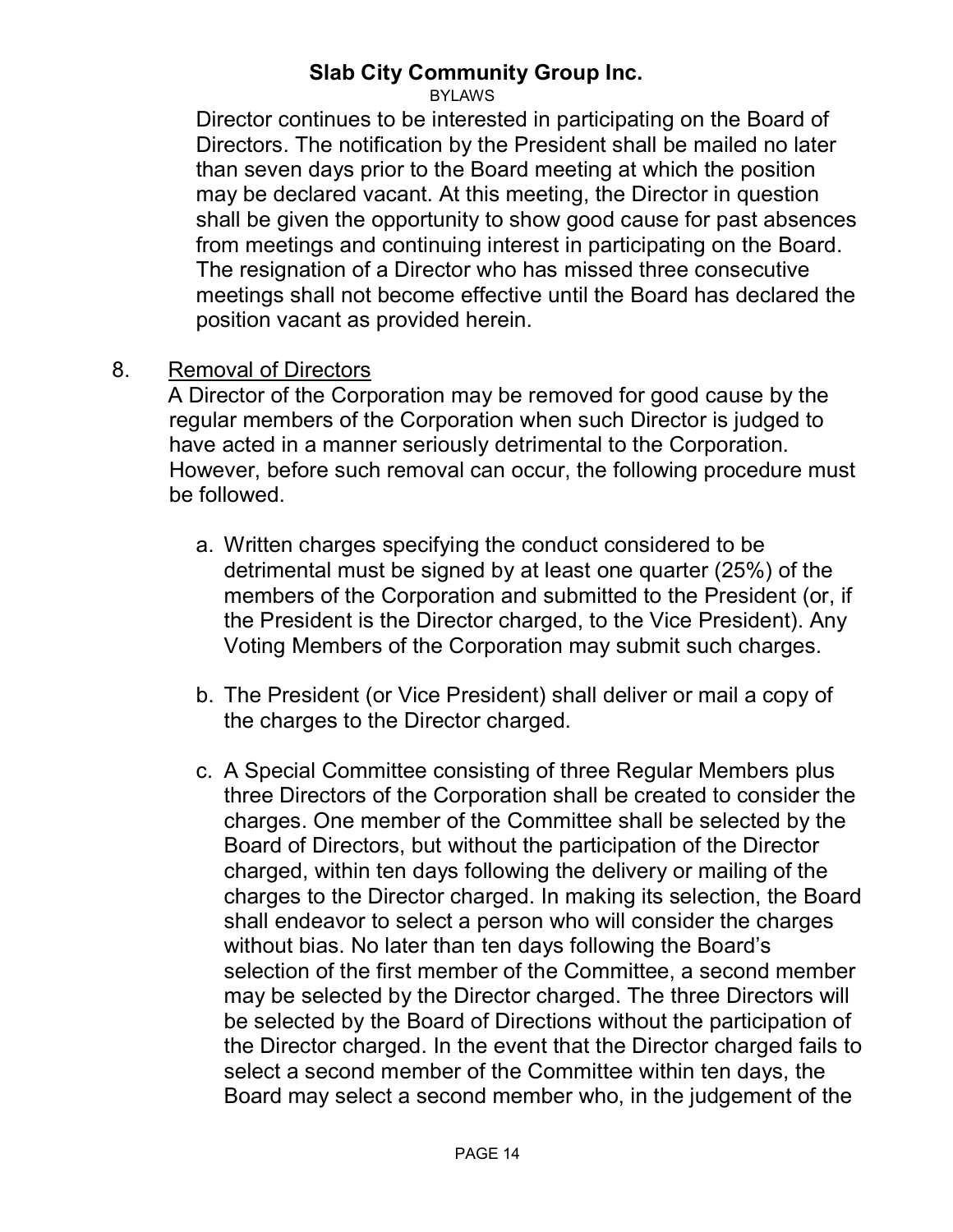#### **Slab City Community Group Inc.**BYLAWS

Board, will consider the charges without bias. Within ten days following the selection of the second member of the Committee, the first and second members plus the three Directors, shall select a third member of the Committee.

- d. The Special Committee shall hold a hearing, at which both the Director charged and the members who have filed charges may present evidence in the presence of the other. Following the hearing, the Committee shall prepare a written report of its findings and its recommendation for or against removal. The recommendation shall be based on a majority vote if consensus cannot be reached. The report shall contain a statement of how each member of the Committee has voted. The report shall be completed and submitted to the President of the Corporation no later than one month following the selection of the Committee.
- e. If the Committee recommends removal of the Director, the recommendation shall be presented to the Regular Membership, which shall then have sole authority to decide the question of removal. A Membership meeting for this purpose shall be called by the President for a time no later than one month following the President's receipt of the Committee's recommendation for removal. Notice of this meeting shall include a complete copy of the Committee's report.

#### 9. Meetings of the Board of Directors

a. Notice of Meetings.

Except as provided below for emergency meetings, written notice of a Board meeting shall be emailed at least five days prior to the meeting. Notice of every meeting shall include an agenda for the meeting.

b. Waiver of Notice.

Any Director may waive any notice required by these Bylaws. Any Director who has not received notice of a Board meeting but has attended that meeting shall be considered to have waived notice of that meeting, unless he or she requests that his or her protest be recorded in the minutes of the meeting.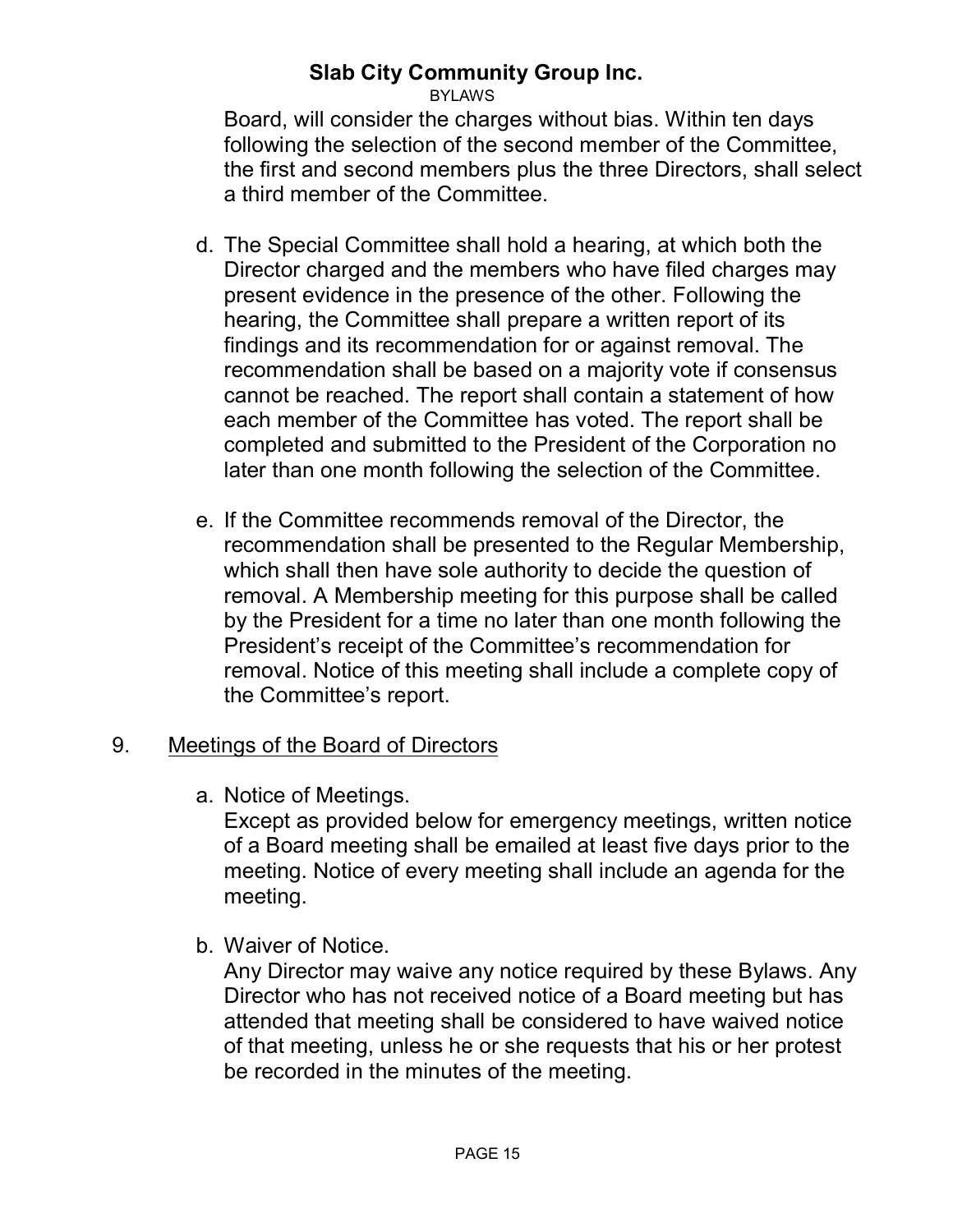BYLAWS

c. Annual Meeting.

The Annual Meeting of the Board of Directors may be held immediately following the Annual Membership Meeting and must be held no later than six weeks following the Annual Membership Meeting.

d. Regular Meetings.

The Board of Directors shall meet no less often than once every two months, at such times and places as the Board may establish.

e. Special Meetings and Emergency Meetings.

Special meetings may be called by the President, by any three Directors, or by 10% of the Regular Members of the Corporation. Notice must be given as provided above, unless any three Directors determine that the matter at hand constitutes an emergency. When so determined, an Emergency Meeting may be called on one-day notice. Notice of Emergency Meetings, including an announcement of the agenda, shall be given by telephone or in person to all Directors. At any Special or Emergency Meeting of the Board, only those matters included in the announced agenda may be acted upon unless all of the Directors are present at the meeting and unanimously agree to take action on other matters.

- f. Any meeting, regular or special, may be held by conference telephone, electronic video screen communication, or other communications equipment. Participation in a meeting through use of conference telephone constitutes presence in person at that meeting so long as all directors participating in the meeting are able to hear one another. Participation in a meeting through use of electronic video screen communication or other communications equipment (other than conference telephone) constitutes presence in person at that meeting if all of the following apply:
	- i. Each director participating in the meeting can communicate with all of the other directors concurrently;
	- ii. Each director is provide the means of participating in all matters before the board, including, without limitation, the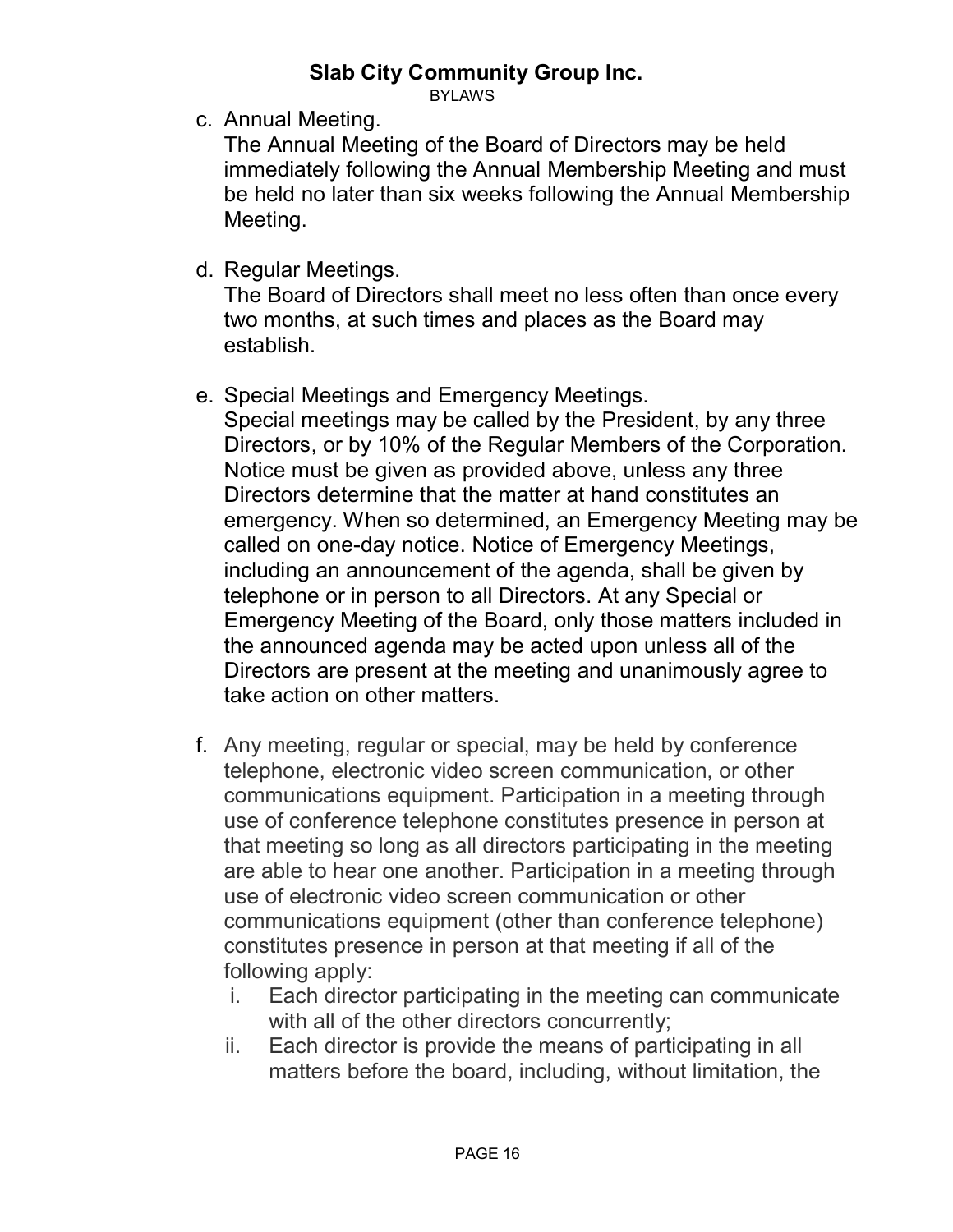BYLAWS

capacity to propose, or to interpose an objection to, a specific action to be taken by the corporation;

- iii. The corporation adopts and implements some means of that verifying 1) all persons participating in the meeting are directors of the corporation or are otherwise entitled to participate in the meeting, and 2) that all actions of, or votes by, the board are taken and cast only by directors and not by persons who are not directors.
- g. A majority of the directors present, whether or not constituting a quorum, may adjourn any meeting to another stated time and place.
- h. Notice of the time and place of holding an adjourned meeting need not be given, unless the meeting is adjourned for more than 24 hours, in which case personal notice of the time and place shall be given before the time of the adjourned meeting to the directors who were not present at the time of the adjournment.

#### 10. Procedures for Meetings of the Board of Directors

a. Open Meetings.

All meetings of the Board of Directors shall be open to any person except when the Board has voted, during an open meeting, to go into executive session.

b. Executive Session.

A motion to go into executive session shall state the nature of the business of the executive session, and no other matter may be considered in the executive session. No binding action may be taken in executive session except actions regarding the securing of real estate purchase options or contracts in accordance with paragraphs b-i to b-v noted below. Attendance in executive session shall be limited to the Directors and any persons whose presence is requested by the Board of Directors. Minutes of an executive session need not be taken; however, if they are taken, they shall be recorded as a part of the minutes of the meeting in which the Board has voted to go into executive session. The Board shall not hold an executive session except to consider one or more of the following matters.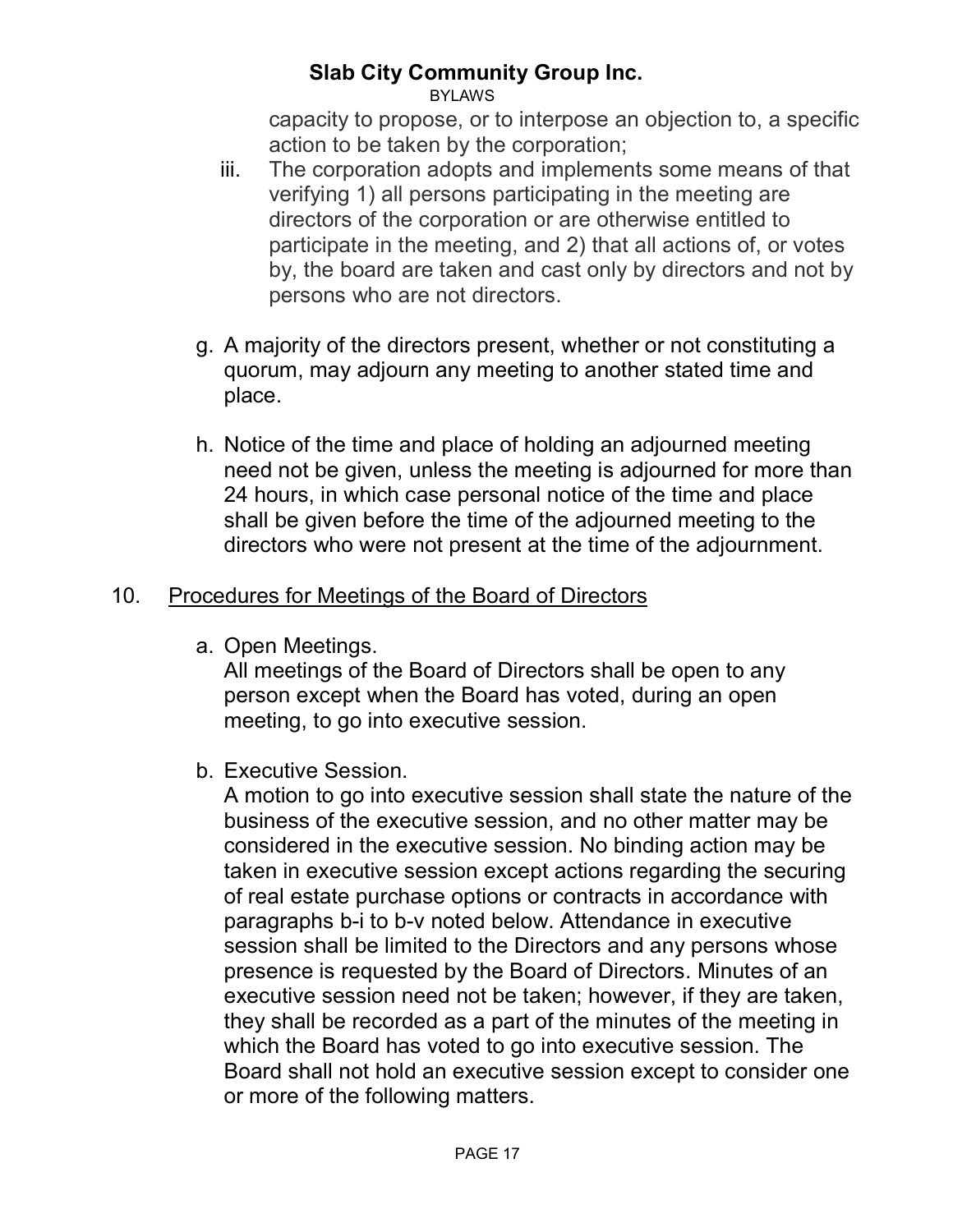BYLAWS

- i. Contracts, labor relations agreements with employees, arbitration, grievances, or litigation involving the Corporation when premature public knowledge would place the Corporation or person involved at a substantial disadvantage.
- ii. Real estate purchase offers and the negotiating or securing of real estate purchase options or contracts.
- iii. The appointment or evaluation of an employee, and any disciplinary or dismissal action against an employee (however, nothing in this section shall be construed to impair the right of the employee to a public hearing if action is taken to discipline or dismiss).
- iv. The consideration of applications from persons seeking to lease land, or other improvements, or arrange financing from the Corporation.
- v. Relationships between the Corporation and any party who might be harmed by public discussion of matters relating to the relationship.
- c. Quorum.

At any meeting of the Board, a quorum shall consist of a majority of the Board of Directors, provided that at least two (2) Directors representing the Resident Members are present, with the exception of a motion to adjourn as provided in Article III(9)(g). Every act or decision done or made by a majority of the directors present at a meeting duly held at which a quorum is present shall be regarded as the act of the Board of Directors, subject to the provisions of the California Nonprofit Corporation Law, especially those provisions relating to:

- i. approval of contracts or transactions in which a director has a direct or indirect material financial interest;
- ii. appointment of committees; and
- iii. indemnification of directors.
- d. Decision-Making.

The Board shall attempt to reach unanimous agreement on all decisions. In the event that unanimous agreement cannot be achieved, a decision may be made by a majority of the Directors present and voting, except as otherwise provided in these Bylaws.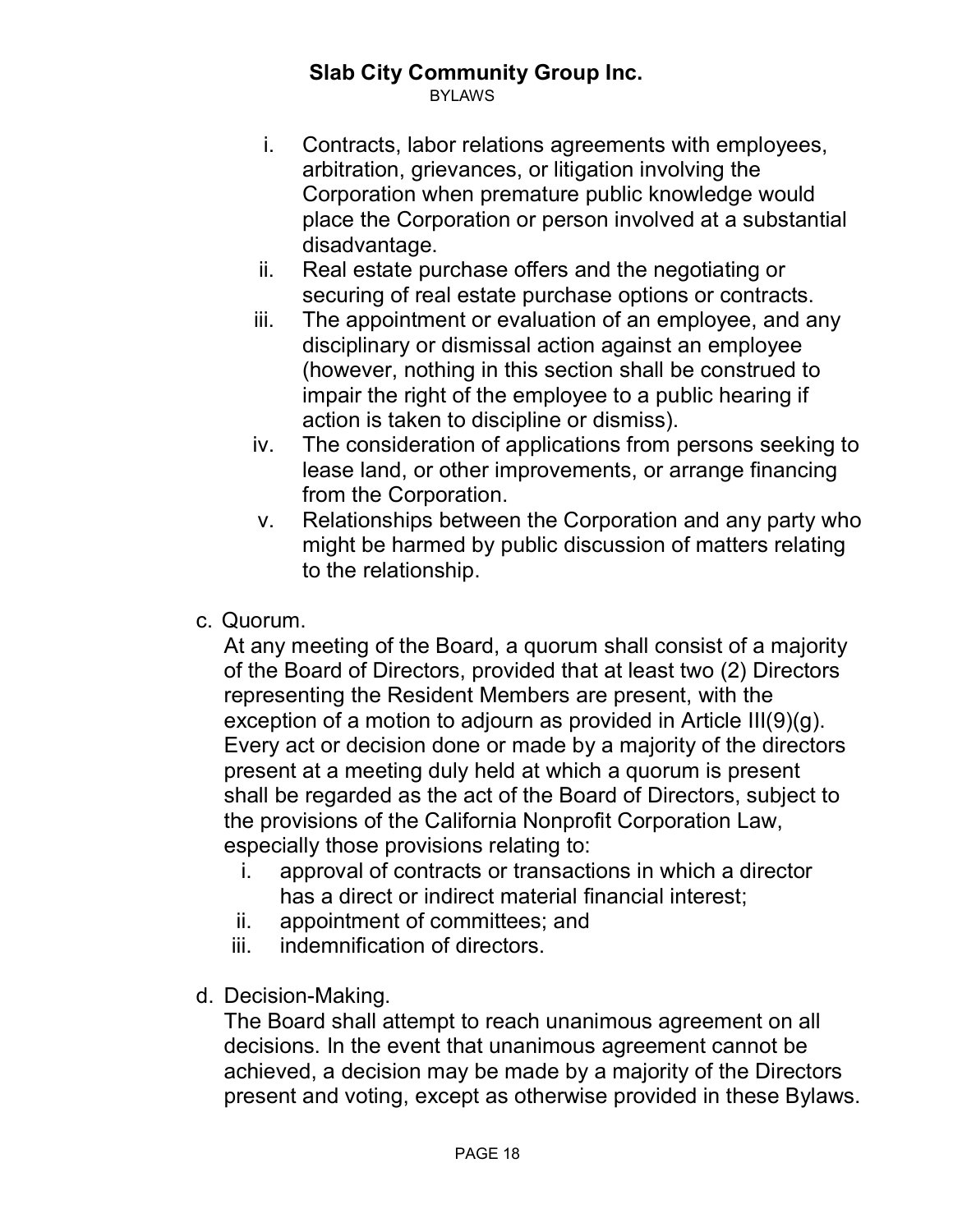BYLAWS

e. Minutes.

Minutes of all Board meetings shall be recorded by the Secretary or by such other person as the Board may designate, and shall be corrected as necessary and approved by the Board at the next Board meeting. All duly approved minutes of Board meetings shall be kept on permanent record by the Corporation and shall be open for inspection by any Member of the Corporation.

#### 11. Duties of the Board of Directors

The Board of Directors shall carry out the purposes of the Corporation, implement the decisions of the Regular Membership, and be responsible for the general management of the affairs of the Corporation in accordance with these Bylaws. Specifically, the Board shall:

- a. Approve a written Annual Report to The Membership, and make this report available to all members. This report shall include a summary of the Corporation's activities during the previous year, the Corporation's most recent financial reports, and a list of all real estate held by the Corporation;
- b. Adopt an annual operating budget prior to the beginning of each fiscal year, and approve any expenditures not included in the budget;
- c. Select all officers of the Corporation;
- d. Supervise the activities of all officers, agents, and committees of the Corporation in the performance of their assigned duties and investigate any possible conflicts of interest within the Corporation;
- e. Adopt and implement personnel policies providing for the hiring, supervision, and evaluation of employees;
- f. Provide for the deposit of funds in accordance with Article IX of these Bylaws;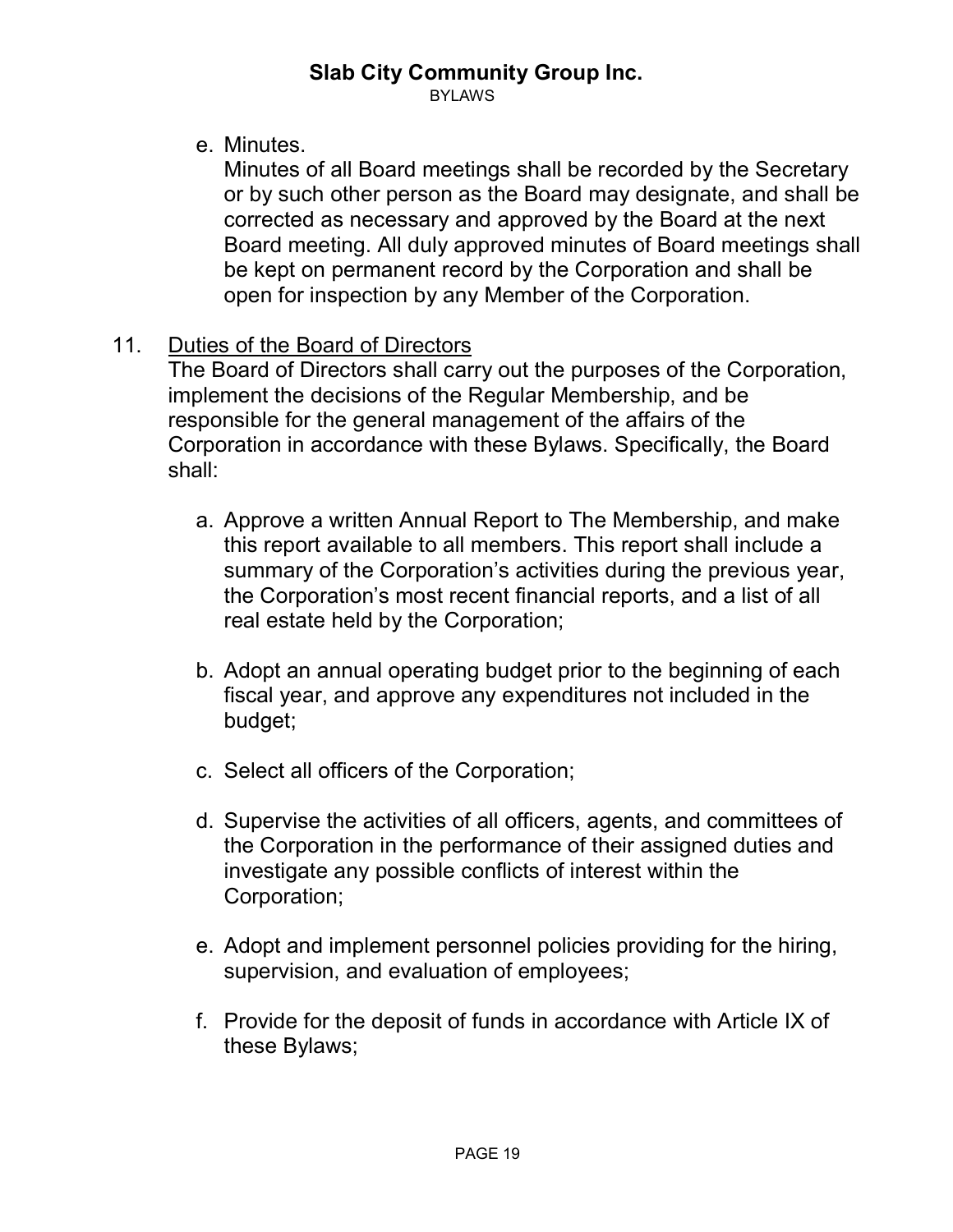**BYLAWS** 

- g. Determine by whom and in what manner deeds, leases, contracts, checks, drafts, endorsements, notes and other instruments shall be signed on behalf of the Corporation;
- h. Acquire such parcels of land, with or without buildings and other improvements, through donation, purchase, or otherwise, as the Board shall determine that is useful and prudent to acquire in furtherance of the purposes of the Corporation;
- i. Convey the right to use land, through leases or other limited conveyances, in accordance with the provisions of Articles V and VI of these Bylaws;
- j. Convey ownership of land and improvements on the Corporation's land to qualified lessees, in accordance with the provisions of Articles V and VI of these Bylaws;
- k. Exercise, as appropriate, the Corporation's option to repurchase (or arrange for the resale of) land and improvements on the Corporation's land, or units on which the corporation holds a purchase option;
- l. Develop the resources necessary for the operation of the Corporation and for the acquisition and development of land;
- m. Assure the sound management of the Corporation's finances, and;
- n. Attend meetings of the Board of Directors and Membership meetings. If a Director does not attend three consecutive meetings without reasonable excuse, he or she may be judged to be acting in a manner seriously detrimental to the Corporation, as consequently subject to removal in accordance with the same procedures as outlined in Article III, section 8.

#### 12. Powers of the Board of Directors

In addition to the power to carry out the duties enumerated above, the Board of Directors shall have the power to:

a. Appoint and discharge advisors and consultants;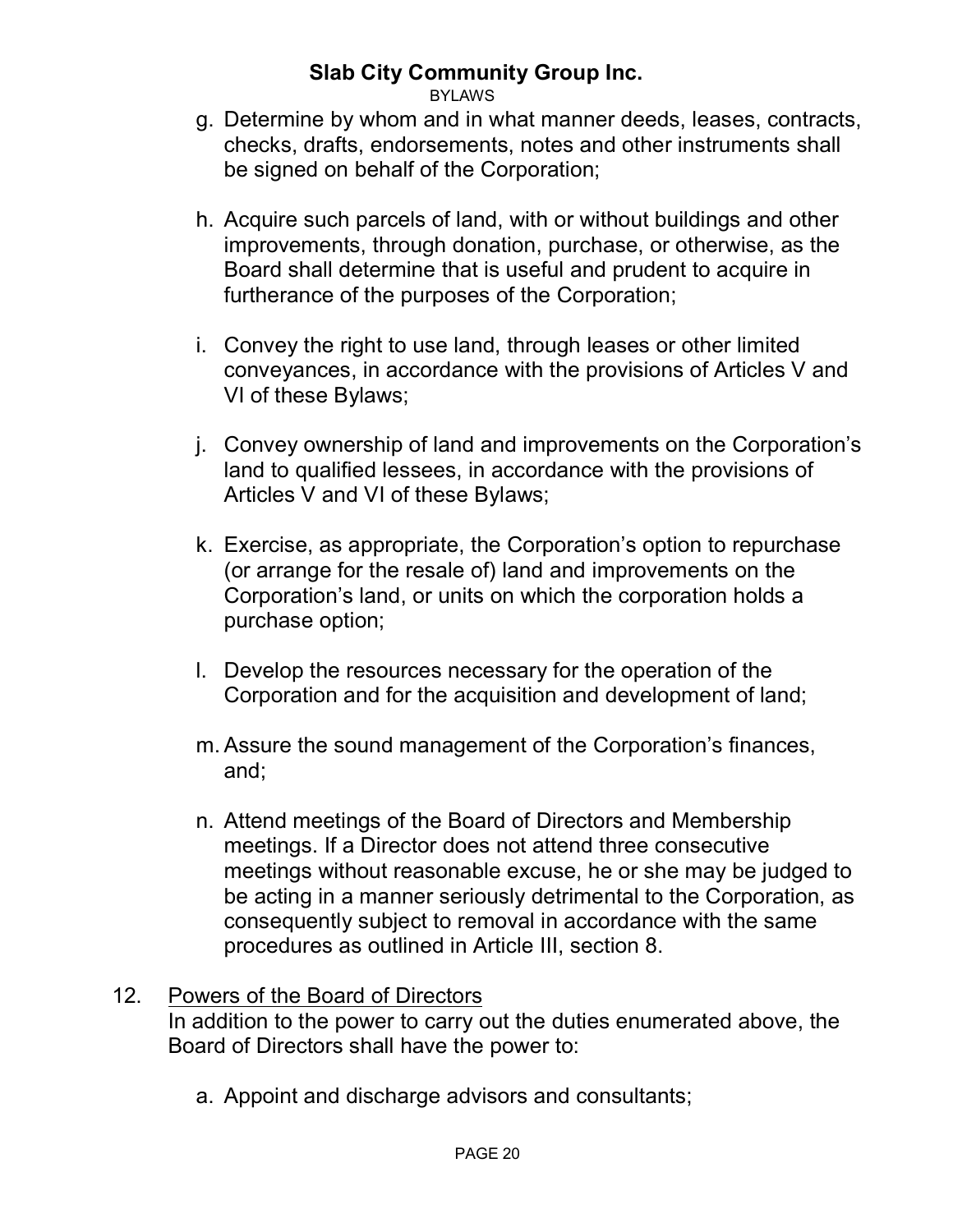BYLAWS

- b. Create such committees as are necessary or desirable to further the purposes of the Corporation. (Any member of the Corporation may be appointed to any committee. No committee may take action on behalf of the Corporation except as authorized by the Board of Directors.);
- c. Call special meetings of the membership;
- d. Approve the borrowing and lending of money as necessary to further the purposes of the Corporation and in accordance with these Bylaws;
- e. Exercise all other powers necessary to conduct the affairs and further the purposes of the Corporation in accordance with the Certificate of Incorporation and these Bylaws;
- f. Determine the meaning of "low income";
- g. Determine the meaning of "moderate income";
- h. Determine the meaning of "abandonment" with respect to sites and how abandoned articles are to be disposed of;
- i. Determine and define and elect from among the Directors, the offices of art commissioner, an educational commissioner, economic development officer, and government liaison;
- j. Any action required or permitted to be taken by the Board of Directors under any provision of the California Nonprofit Corporation Law may be taken without a meeting, if all members of the Board, individually or collectively, consent in writing to that action. Such action by written consent shall have the same force and effect as a unanimous vote of the Board of directors. Such written consent or consents shall be filed with the minutes of the proceedings of the Board, and;
- k. Directors and members of committees may receive such compensation for their services and such reimbursement of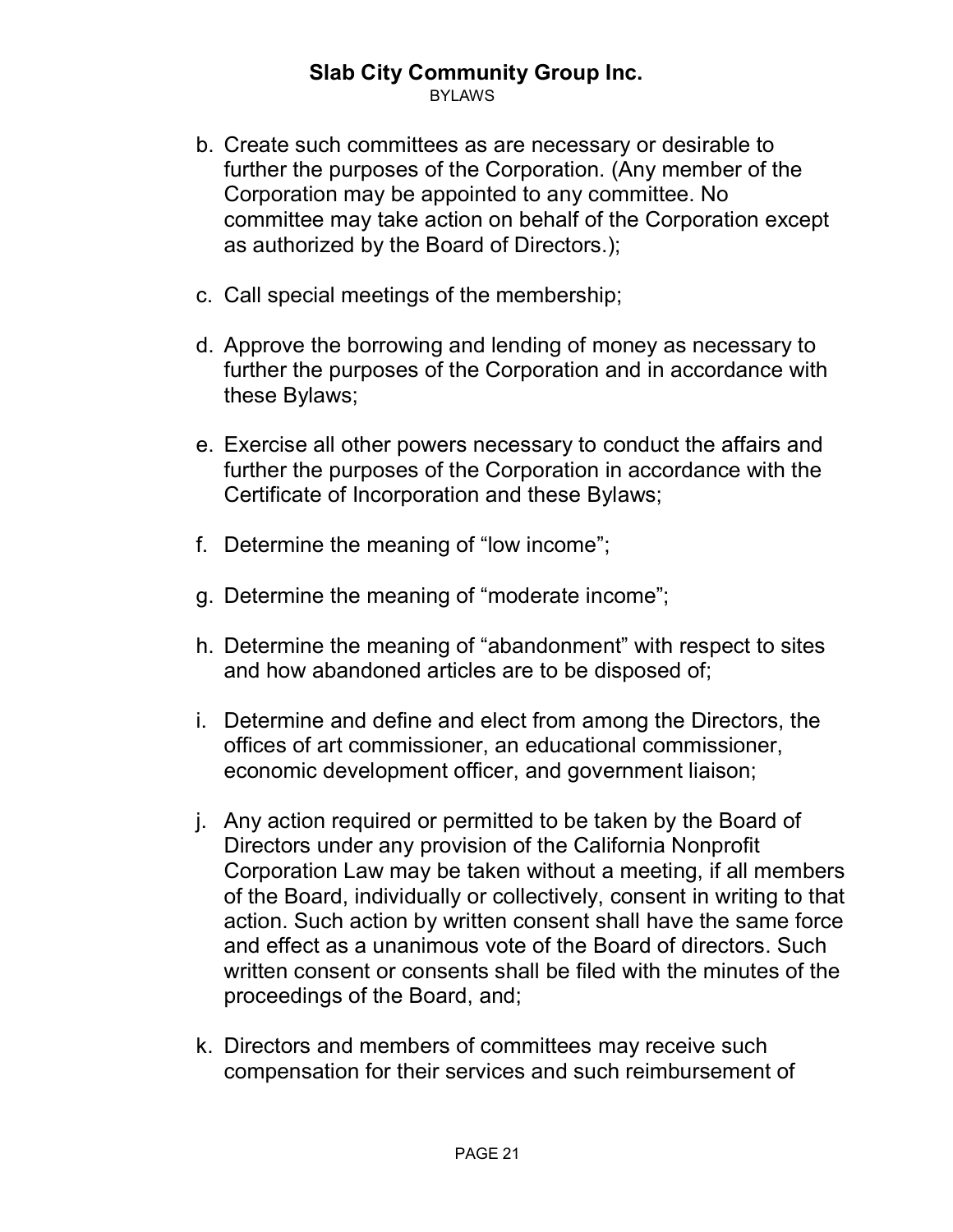BYLAWS

expenses, as may be determined by resolution of the Board of Directors to be just and reasonable.

#### 13. Limitation on the Powers of the Board of Directors

Action taken by the Board of Directors on any motion for the removal of Directors, the sale of land, the establishment or alteration of the "resale formula," the amendment of the Articles of Incorporation, these Bylaws, or dissolution of the Corporation shall not become effective unless and until such action is approved by the Regular Membership in accordance with these Bylaws.

#### 14. Committees

The Board of Directors may, by resolution or resolutions, passed by a majority of the whole Board, designate and appoint a committee on any subject within the powers of the corporation. The committee is to have power to exercise its duties, to perform its services as prescribed from time to time by the Board of directors. Each committee shall keep regular minutes of their proceedings and report the same to the Board when required.

#### ARTICLE IV: OFFICERS

1. Designation

The officers of the Corporation shall be: President, Vice President, Secretary, and Treasurer.

#### 2. Election

The officers of the Corporation shall be elected by a majority vote of the Board of Directors, from among themselves, at the Annual Meeting of the Board. Any vacancies occurring in any of these offices shall be filled by the Board for the unexpired term.

#### 3. Tenure

The officers shall hold office yearly, until the next Annual Meeting of the Board after their election, unless, before such time, they resign or are removed from their offices, or unless they resign or are removed from the Board of Directors. Any officer who ceases to be a member of the Board of Directors shall thereby cease to be an officer.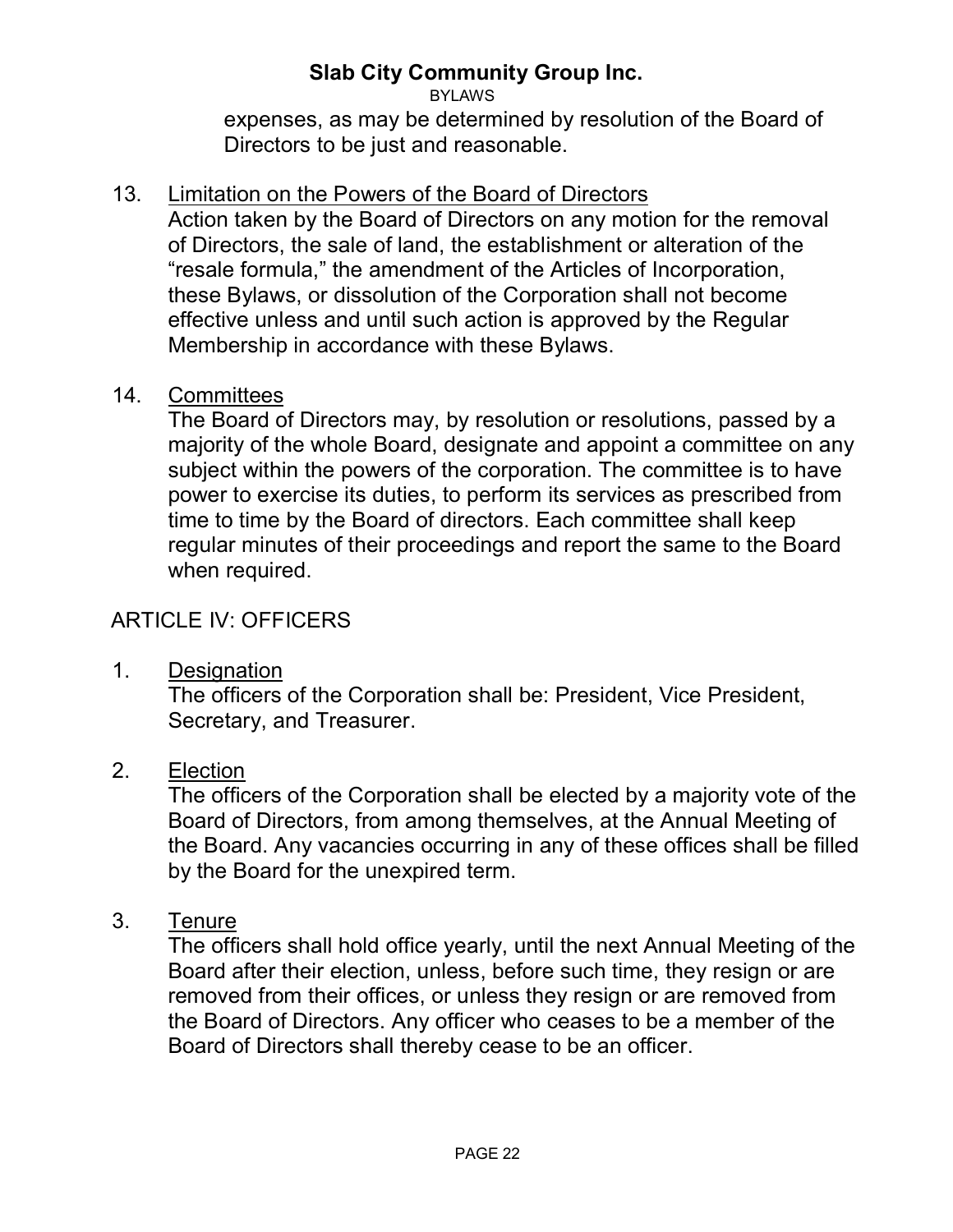BYLAWS

#### 4. Removal from Office

The officers shall serve at the pleasure of the Board of Directors and may be removed from office at any time by an affirmative vote of two thirds of the entire Board of Directors

#### 5. Duties of the President

The President shall:

- a. Preside at all meetings of the Board of Directors and the Membership when able to do so;
- b. Consult with the other officers and the committees of the Corporation regarding the fulfillment of their duties;
- c. Assure that an agenda is prepared for every meeting of the Membership and the Board of Directors;
- d. Give notice to any Director who has been absent from three consecutive regular meetings, as required by these Bylaws;
- e. Call special meetings of the Membership or Board of Directors when petitioned to do so in accordance with these Bylaws;
- f. Carry out the duties assigned to the President regarding the removal of a Director, and;
- g. Perform such other duties as the Board of Directors may assign.

#### 6. Duties of the Vice President

The Vice President shall:

- a. Perform all duties of the President in the event that the President is absent or unable to perform these duties;
- b. Perform those duties assigned to the President regarding the resignation or removal of a Director when the President is disqualified from performing these duties;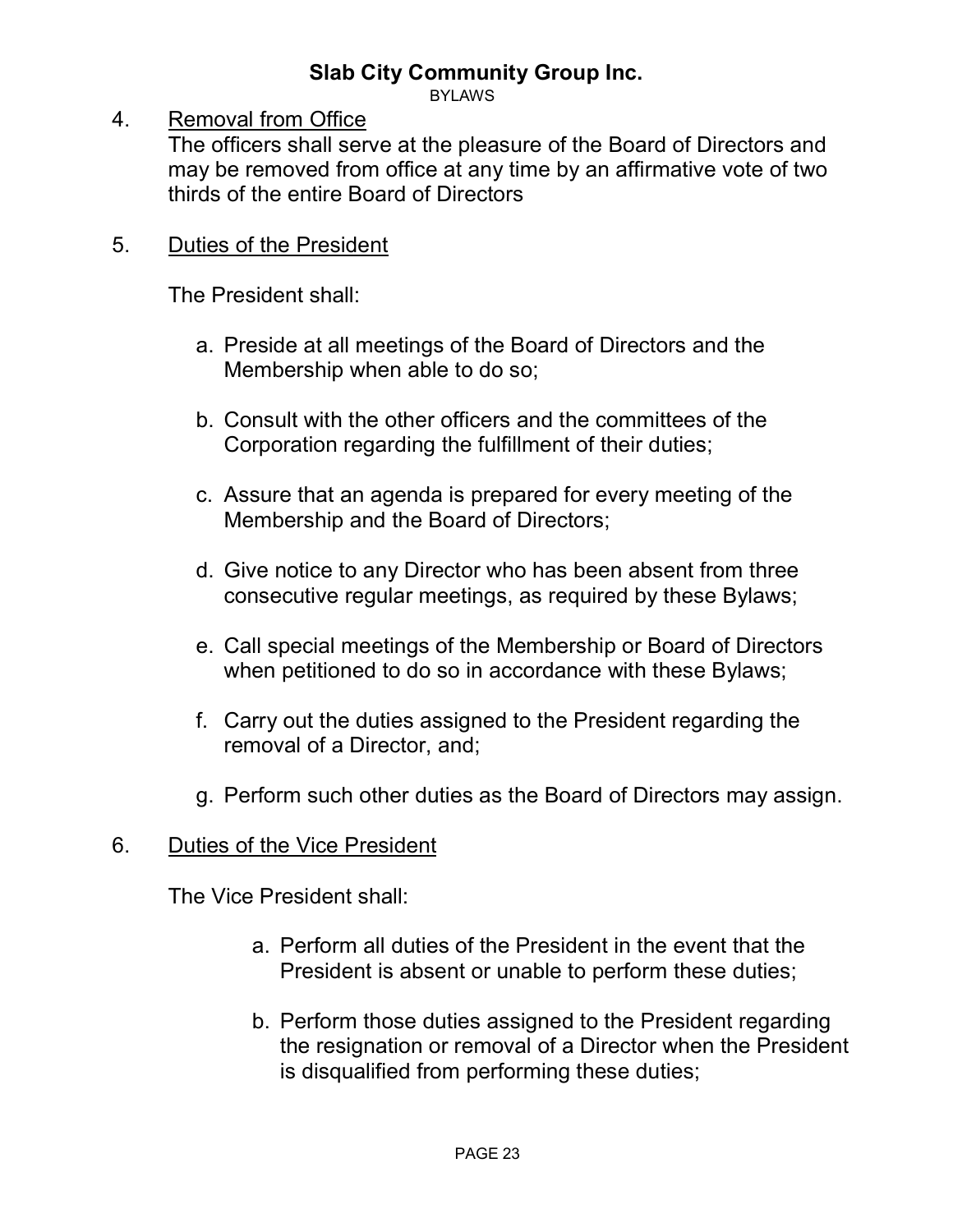BYLAWS

- c. Assure that any and all committees established by the board of directors are constituted as the board has directed and meet as necessary and appropriate, and;
- d. Perform such other duties as the Board of Directors may assign.

#### 7. Duties of the Secretary

The Secretary shall:

- a. Assure that a list of all Members and their mailing addresses is maintained by the Corporation;
- b. Assure that proper notice of all meetings of the Membership and the Board of Directors is given;
- c. Assure that motions and votes in meetings of the Membership and Board are accurately represented to those present and are accurately recorded in the minutes;
- d. Assure that minutes of all meetings of the Membership and the Board of Directors are recorded and kept on permanent record;
- e. Assure that up-to-date copies of these Bylaws (incorporating any duly approved amendments) are maintained by the Corporation; answer all questions from the Board regarding these Bylaws; and assure that all actions of the Membership and Board of Directors comply with these Bylaws, and;
- f. Perform such other duties as the Board of Directors may assign.

#### 8. Duties of the Treasurer

The Treasurer shall oversee the finances of the Corporation. Specifically, the Treasurer shall:

a. Assure that the financial records of the Corporation are maintained in accordance with sound accounting practices;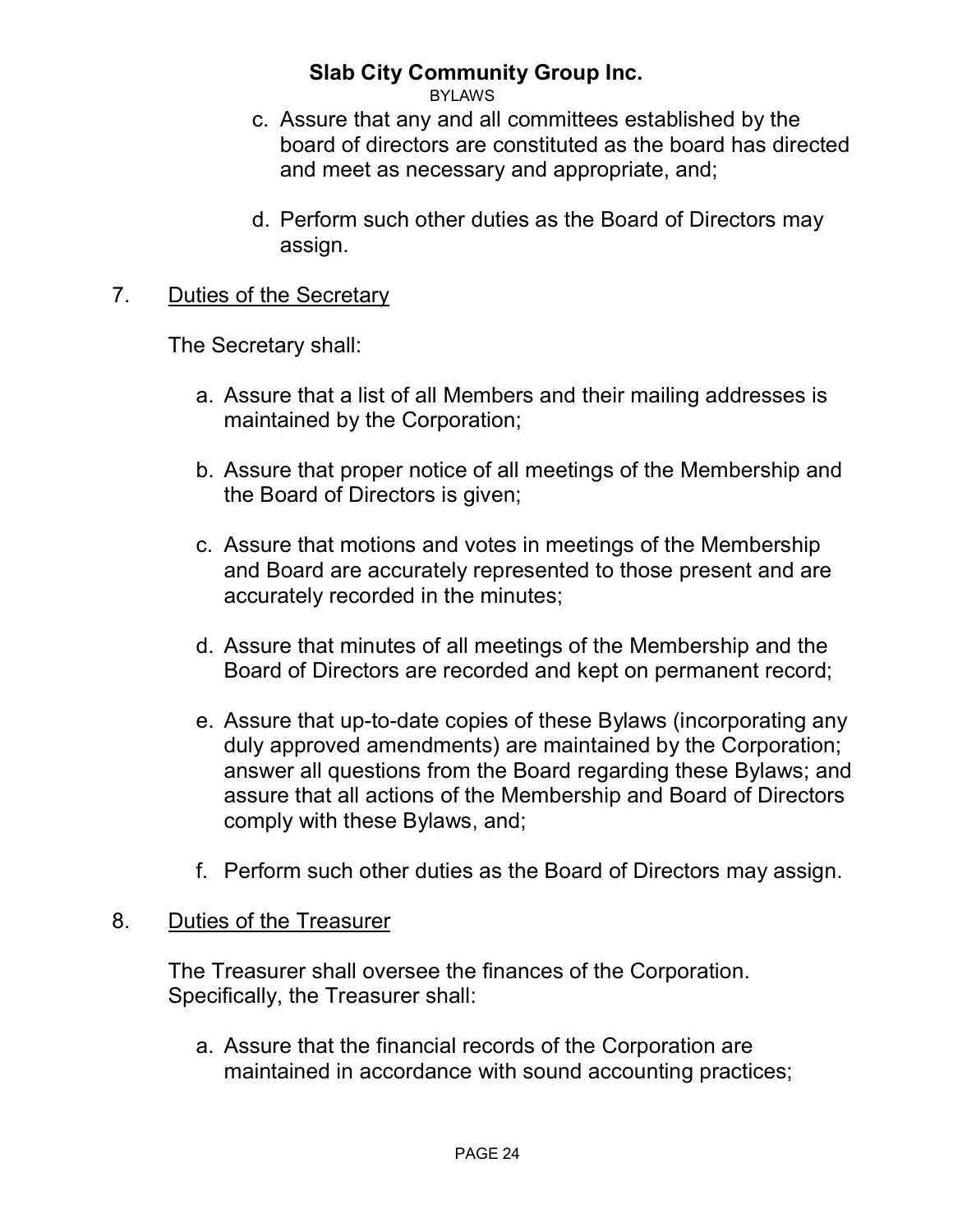BYLAWS

- b. Assure that funds of the Corporation are deposited in the name of the Corporation in accordance with these Bylaws;
- c. Assure that all deeds, title papers, leases, and other documents establishing the Corporation's interest in property and rights in particular matters are systematically and securely maintained;
- d. Assure that all money owed to the Corporation is duly collected and that all gifts of money or property to the Corporation are duly received;
- e. Assure the proper disbursement of such funds as the Board of Directors may order or authorize to be disbursed;
- f. Assure that accurate financial reports (including balance sheets and revenue and expense statements) are prepared and presented to the Board at the close of each quarter of each fiscal year;
- g. Assure that such reports and returns as may be required by various government agencies are prepared and filed in a timely manner, and;
- h. Assure that an annual operating budget is prepared and presented to the Board for its approval prior to the beginning of each fiscal year.

# ARTICLE V: CONFLICT OF INTEREST POLICY

1. Duty to Corporation

Every Board and committee member shall make decisions and carry out his or her oversight responsibilities in the best interests of the Corporation.

2. Interested Person

An Interested Person is anyone who has a financial interest, either directly or through family or business relationships, in a compensation arrangement with the Corporation or in an entity with which the Corporation is considering entering into a transaction.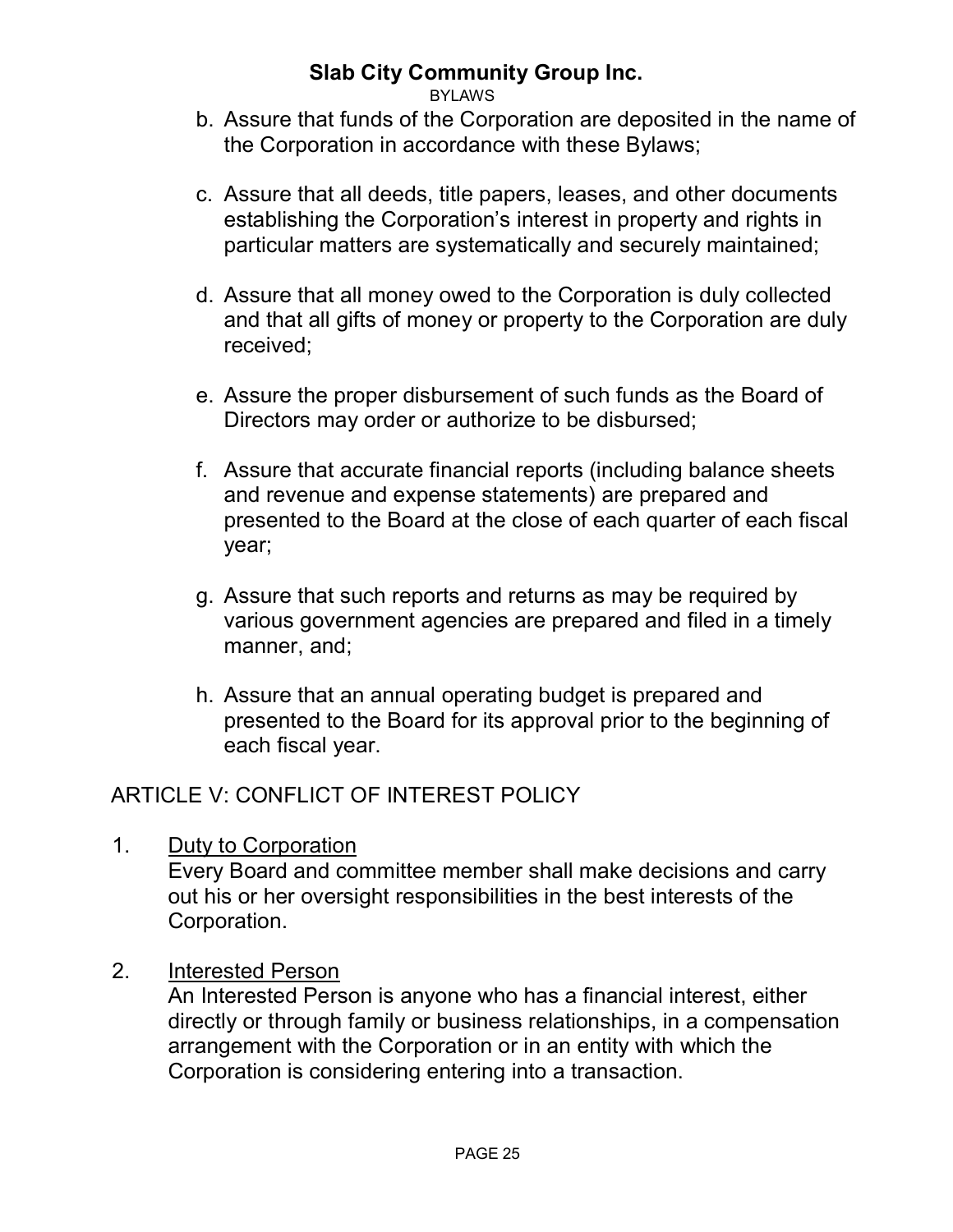**BYLAWS** 

#### 3. Appearance of a Conflict of Interest

The appearance of a conflict of interest occurs when a reasonable person might have the impression, after full disclosure of the facts, that a member's judgment might be significantly influenced by outside interests, even though the member is not an Interested Person.

#### 4. Disclosure

Any member of the Board of Directors or a committee with powers delegated to it by the Board of Directors who believes he or she is an Interested Person or might appear to have a conflict of interest with regard to any matter coming before the Board or such committee must disclose the existence of the interest or apparent conflict to the Board or committee.

#### 5. Voluntary Recusal

If such a member believes his or her interest in a matter constitutes either a conflict of interest or the appearance of a conflict of interest, he or she shall recuse herself or himself from any discussion related to the matter and from voting on the matter.

#### 6. Recusal by Board or Committee

If the member does not voluntarily recuse herself or himself, any Board member or committee member may request that the Board or committee determine whether such member should be recused. Such member shall not be present during the discussion and vote on the recusal and may not be counted in determining the existence of a quorum at the time of such vote. In making the decision as to recusal, the Board or committee shall keep in mind that it is the Corporation's policy to avoid the appearance of a conflict of interest.

If a majority of the Board or committee votes for recusal, a quorum being present, the member shall be immediately recused. The results of the vote shall be recorded in the minutes of the meeting.

#### 7. Recused Board or Committee Members

A recused Board member or committee member shall not be present during the discussion of the matter in regard to which he or she has been recused and shall not participate in the vote on such matter.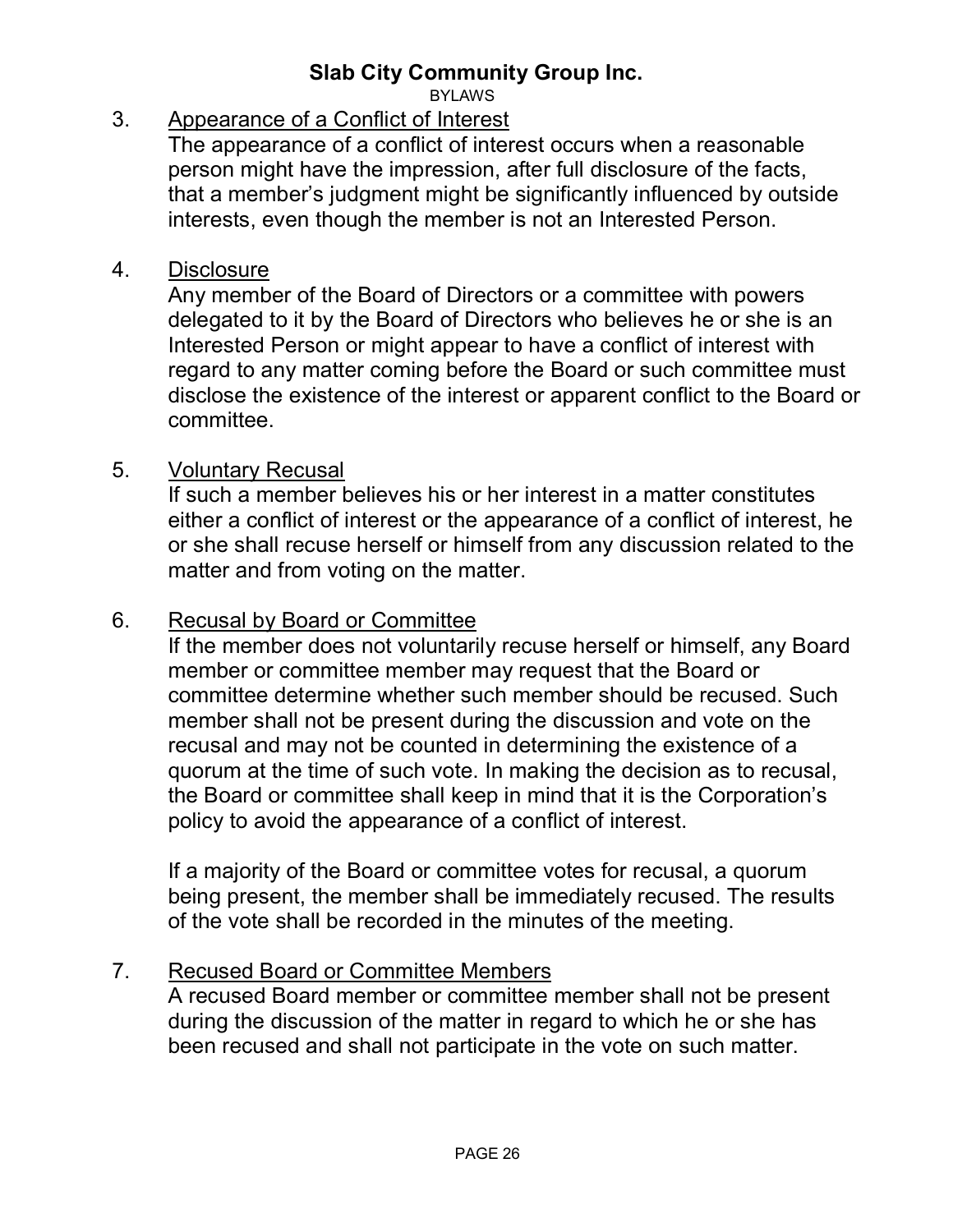BYLAWS

8. Agreement to Comply

Upon joining the Board of Directors or of a committee with powers delegated by the Board of Directors, each new member shall be given a copy of this conflict-of-interest policy and shall sign a document stating that he or she has read and understood the policy and agrees to comply with it.

#### ARTICLE VI: STEWARDSHIP OF LAND

1. Principles of Land Use

The Board of Directors shall oversee the use of land owned by the Corporation and shall convey the right to use such land so as to facilitate access to land and affordable living space by low-income and moderate income people. In so doing, the Board shall be guided by the following principles:

- a. The Board shall consider the needs of potential lessees and shall attempt to effect a just distribution of land use rights;
- b. The Board shall convey land use rights on terms that will preserve affordable access to land and living space for future low-income and moderate-income residents of the community, and;
- c. The Board shall convey land use rights in a manner that will promote the long-term well-being of the community and the long term health of the environment.

#### 2. Encumbrance of Land

The decision to mortgage or otherwise encumber land owned by the Corporation shall require the approval of the Board of Directors. Any such encumbrance shall be subordinated to any ground leases relating to such land.

3. Sale of Land

The sale of land does not conform with the philosophy and purposes of the Corporation. Accordingly, land shall not be sold except in extraordinary circumstances, and then only in accordance with the following guidelines.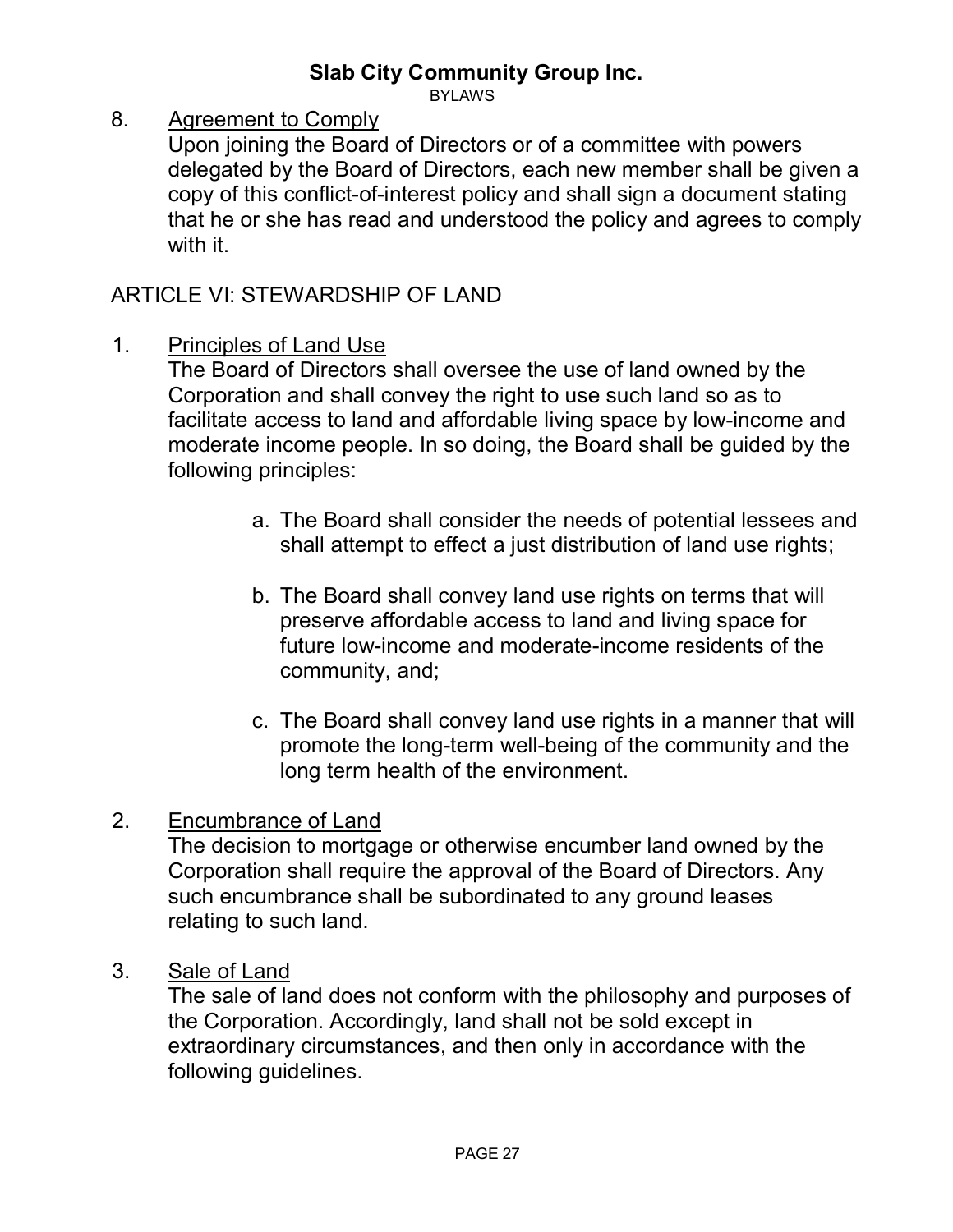BYLAWS

- a. A parcel of land may be sold pursuant to a resolution adopted by an affirmative vote by at least two thirds of the entire Board of Directors at a regular or special Board meeting, provided that:
	- i. The Corporation has owned the parcel for a minimum of sixty (60) days at the time the vote is taken;
	- ii. The parcel is not leased to any party, and;
	- iii. The resolution states that the location or character of the parcel is determined to be such that the charitable purposes of the Corporation are best served by selling the land and applying the proceeds to the support of other activities serving those purposes.
- b. In all other circumstances a parcel of land may be sold only with:
	- i. An affirmative vote by at least two thirds of the entire Board of Directors at a regular or special Board meeting, provided that written notice of such meeting has described the proposed sale and the reasons for the proposal, and;
	- ii. The approval of two thirds of the Regular Members present at a regular or special Membership Meeting, a quorum being assembled, provided that written notice of such meeting has described the proposed sale and the reasons for the proposal.
- c. If any of the Corporation's land is to be sold to any person or entity other than a not-for-profit corporation or public agency sharing the purposes of the Community Land Trust, any ground lessees on that land shall have the opportunity to exercise a right of first refusal to purchase the land that they have been leasing from the Community Land Trust.

#### ARTICLE VII: FACILITATING AFFORDABLE ACCESS TO LIVING SPACE, AND LIMITATIONS ON RESALE

1. Facilitating Affordable Access to Living Space. In accordance with the purposes of the Corporation, the Board of Directors shall take appropriate measures to promote and facilitate affordable access to living space to low-income and moderate-income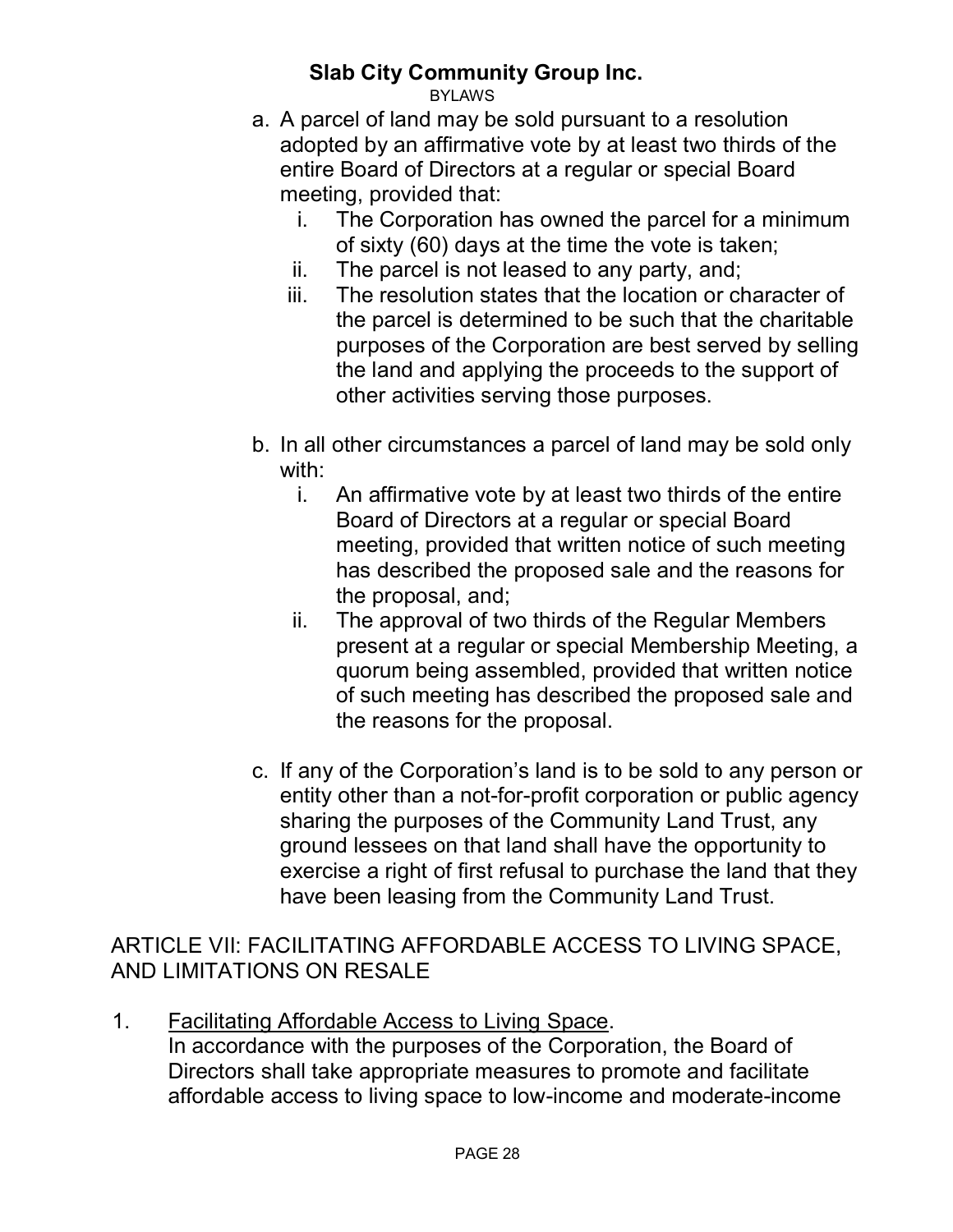BYLAWS

residents of Slab City. These measures may include, but are not limited to:

- a. Provisions for leasing land for nominal amounts to people at Slab City;
- b. Provisions for financing the acquisition of affordable living space by members, including direct loans by the Corporation, and;
- c. Provision for grants or other subsidies that will lower the cost of affordable living space for members and other people at Slab City.

# 2. Preservation of Affordability

The corporation shall not charge rent to any resident, visitor or camper. It is a purpose of the Corporation to preserve the affordability of land, including living space, owned by the Corporation for low-income and moderate-income residents of Slab City. Accordingly, when land is leased for such purpose, the Board of Directors shall assure that, as a condition of any lease, the living space and land will revert back to the Corporation and only for a price limited by a "resale formula" as described in Section 3 below. However, notwithstanding the foregoing, the Board of Directors may choose, for reasons consistent with the charitable purposes of the Corporation, to lease certain parcels of land for uses that do not require continued affordability for low-income or moderate-income people, and in such cases the resale restrictions described above may not be required as a condition of the lease.

#### 3. The Resale Formula

Whenever its purpose is to preserve affordability, the Corporation shall restrict the price for ground lessees. The same policy shall be applied in the case of units stewarded by the Corporation, regardless of whether the land is owned by the Corporation. A policy establishing such restrictions in the form of a "resale formula" shall be adopted by the Board of Directors and the Voting Members of the Corporation, in accordance with the following principles:

> a. To the extent possible, the resale formula shall limit the price of the property to an amount that will be affordable for other low-income and moderate-income residents at the time of the transfer of;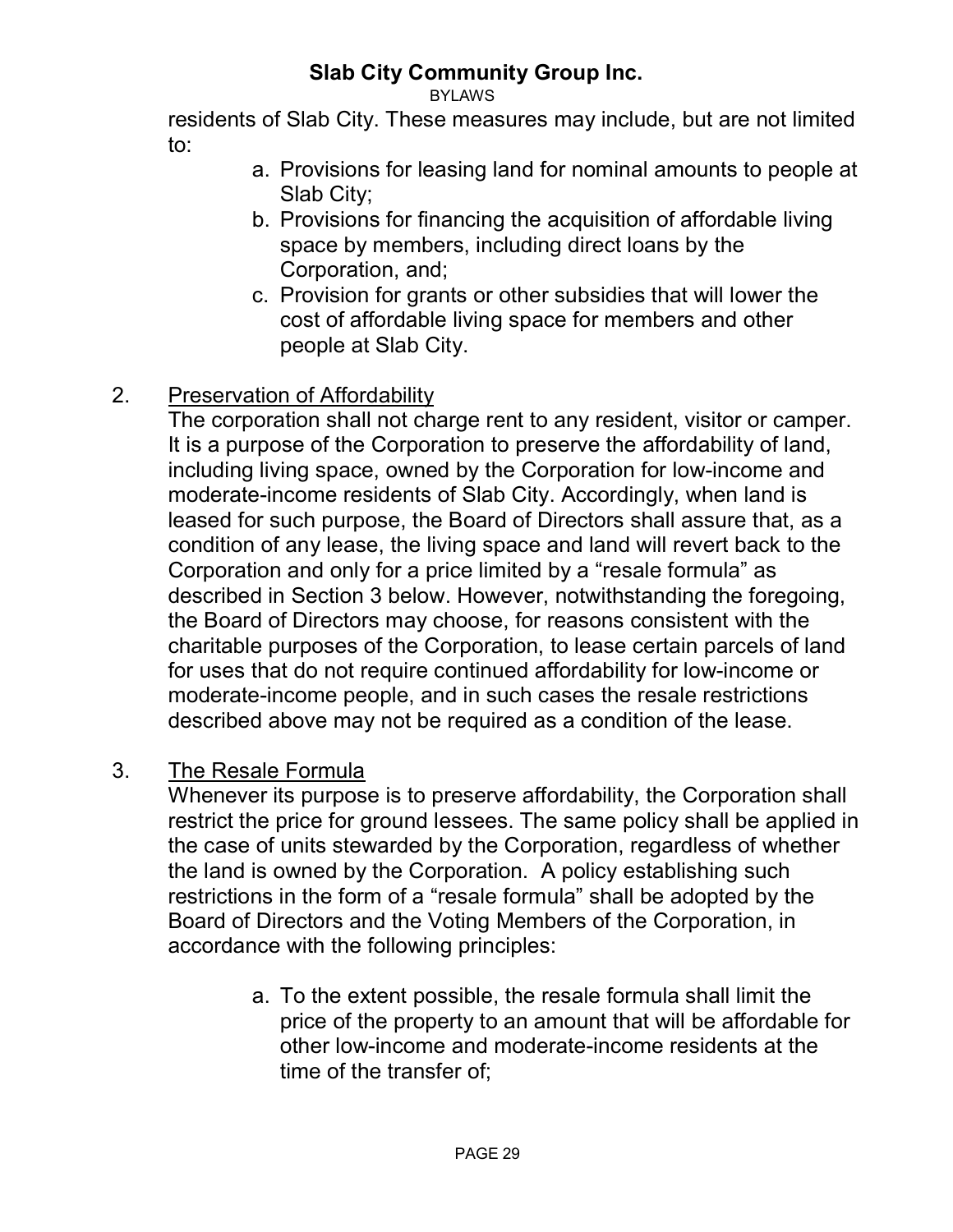BYLAWS

- b. The resale formula may not reflect any funds and/or labor invested on the property, and;
- c. The resale formula may not reflect any market valuation of the property.
- 4. Procedures for Adoption of the Resale Formula The adoption of the resale formula shall require:
	- a. An affirmative vote by at least two thirds of the entire Board of Directors at any regular or special Board meeting, provided that written notice of such meeting has set forth the proposed formula with an explanation thereof, and;
	- b. An affirmative vote by at least two thirds of the Members present at any regular or special Membership meeting, a quorum being assembled, provided that written notice of such meeting has set forth the proposed formula with an explanation thereof.

#### 5. Procedures for Altering the Resale Formula

The consistent long-term application of a resale formula is essential to the purposes of the Corporation. Accordingly, the resale formula shall not be altered unless the Board of Directors and Voting Members of the Corporation determine that the current formula presents an obstacle to the achievement of the purposes of the Corporation. In such event, the resale formula may be altered only by a two-thirds vote of the entire Board of Directors and a two thirds vote of the Voting Members present at a Membership meeting, as described above for the adoption of the formula.

#### ARTICLE VIII: AMENDMENT OF ARTICLES OF INCORPORATION AND BYLAWS

The Certificate of Incorporation may be amended and these Bylaws may be amended or may be repealed and new Bylaws adopted only by:

> 1. An affirmative vote by three quarters (75%) of the entire Board of Directors at any regular or special Board meeting, provided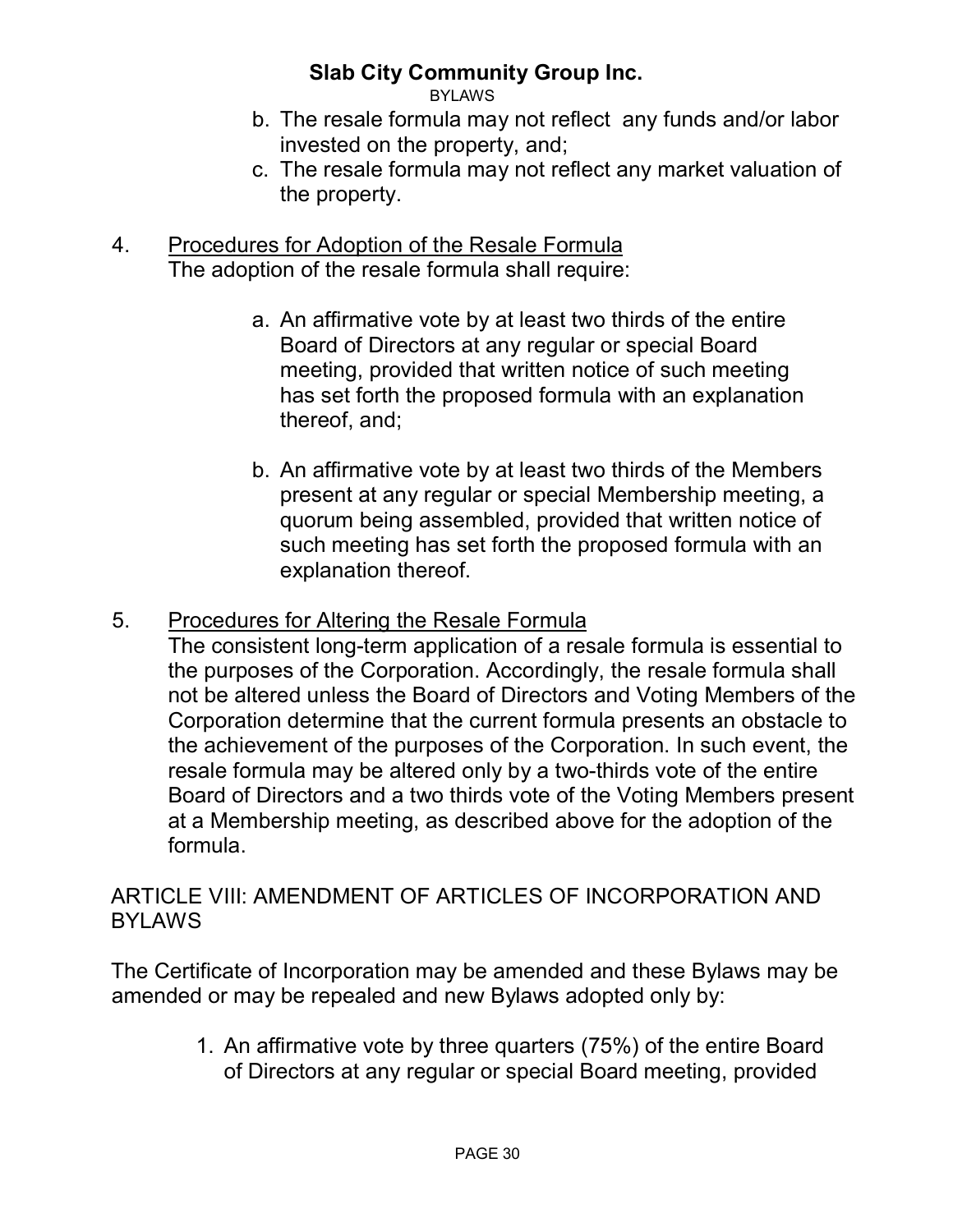#### **Slab City Community Group Inc.**BYLAWS

that notice of such meeting has set forth the proposed amendment or replacement, and;

2. An affirmative vote by three quarters (75%) of the Voting Members present at any regular or special Membership meeting, a quorum being assembled, provided that notice of such meeting has been posted at the Information Kiosk and the Community Notice Board, and sets forth the proposed amendment or replacement.

# ARTICLE IX: DISSOLUTION

A decision to dissolve the Corporation and to distribute the Corporation's assets in a particular manner in accordance with the Articles of Incorporation shall require:

- 1. An affirmative vote by three quarters (75%) of the entire Board of Directors at any regular or special Board meeting, provided that written notice of such meeting has included a full description of a proposed plan of dissolution, and;
- 2. An affirmative vote by three quarters (75%) of the Voting Members present at a regular or special Membership meeting, a quorum being assembled, provided that written notice of such meeting, including a full description of the proposed plan of dissolution, has been given to all Voting Members of the Corporation no later than three weeks prior to the meeting.

# ARTICLE X: MISCELLANEOUS PROVISIONS

1. Fiscal Year

The fiscal year of the Corporation shall begin on January I of each year, and shall end on December 31 of each year.

2. Deposit of Funds

All funds of the Corporation not otherwise employed shall be deposited in such banks, trust companies, or other reliable depositories as the Board of Directors from time to time may determine.

3. Checks, etc.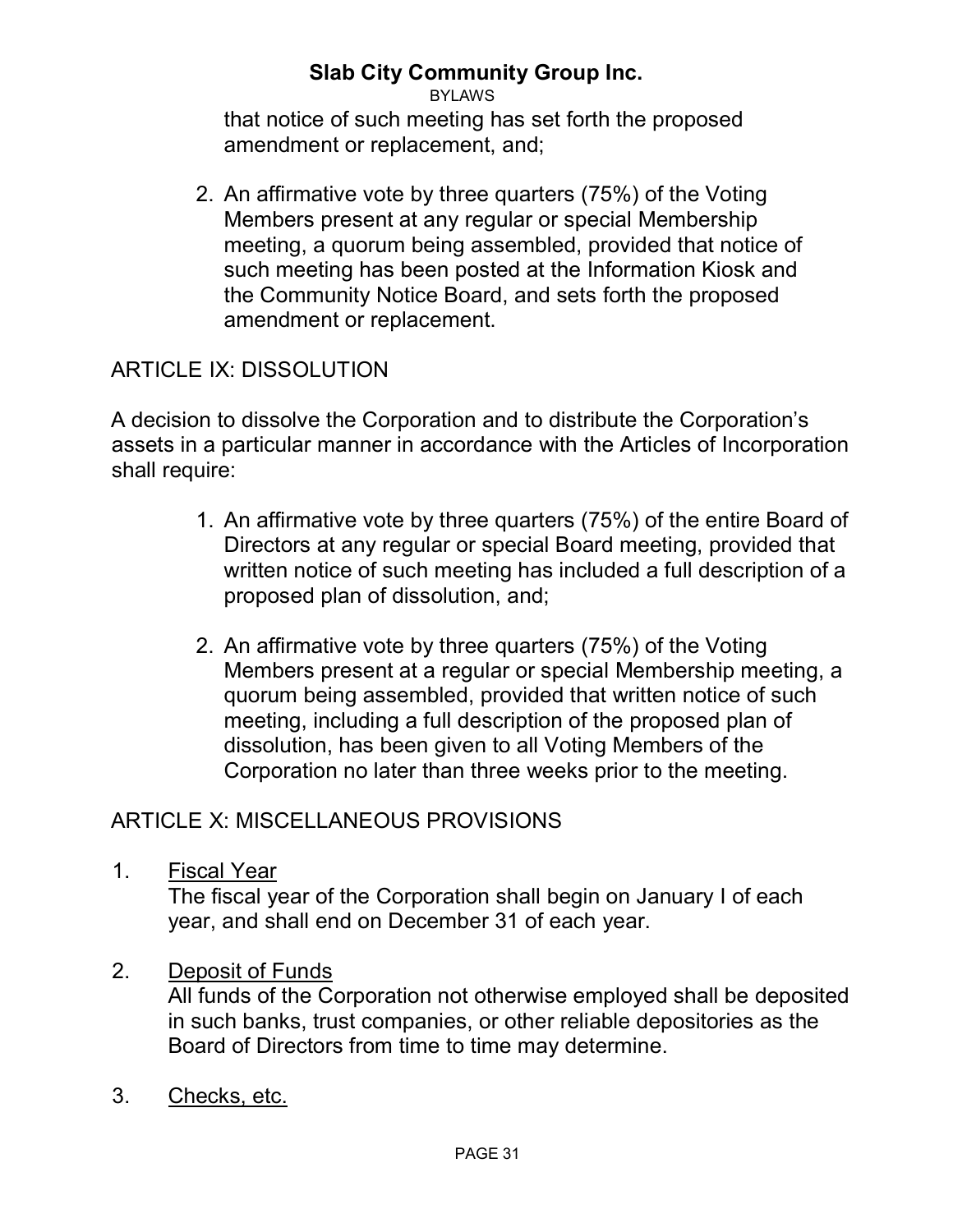BYLAWS

All checks, drafts, endorsements, notes and evidences of indebtedness of the Corporation shall be signed by such officers or agents of the Corporation and in such manner as the Board of Directors from time to time may determine. Endorsements for deposits to the credit of the Corporation shall be made in such manner as the Board of Directors from time to time may determine.

#### 4. Loans

No loans or advances shall be contracted on behalf of the Corporation, and no note or other evidence of indebtedness shall be issued in its name, except as authorized by the Board of Directors. Any such authorization shall relate to specific transactions.

#### 5. Contracts

Any officer or agent of the Corporation specifically authorized by the Board of Directors may, on behalf of the Corporation, enter into those contracts or execute and deliver those instruments that are specifically authorized by the Board of Directors. Without the express and specific authorization of the Board of Directors, no officer or other agent of the Corporation may enter into any contract or execute and deliver any instrument in the name of the Corporation.

#### 6. Donations

This corporation may accept gifts, legacies, donations and/or contributions and in any amount and any form, from time to time, upon such terms and conditions as may be decided from time to time by the Board of Directors.

#### 7. Offices

Principal Office shall be established and maintained at Slab City, County of Imperial, State of California. Other offices of the corporation may be established at such places as the Board of Directors may, from time to time, designate or the business of the corporation may require.

#### 8. Indemnification

a. Any person (and the heirs, executors and administrators of such person) made or threatened to be made a party to any action, suit or proceeding by reason of the fact that he or she is or was a Director or Officer of the Corporation shall be indemnified by the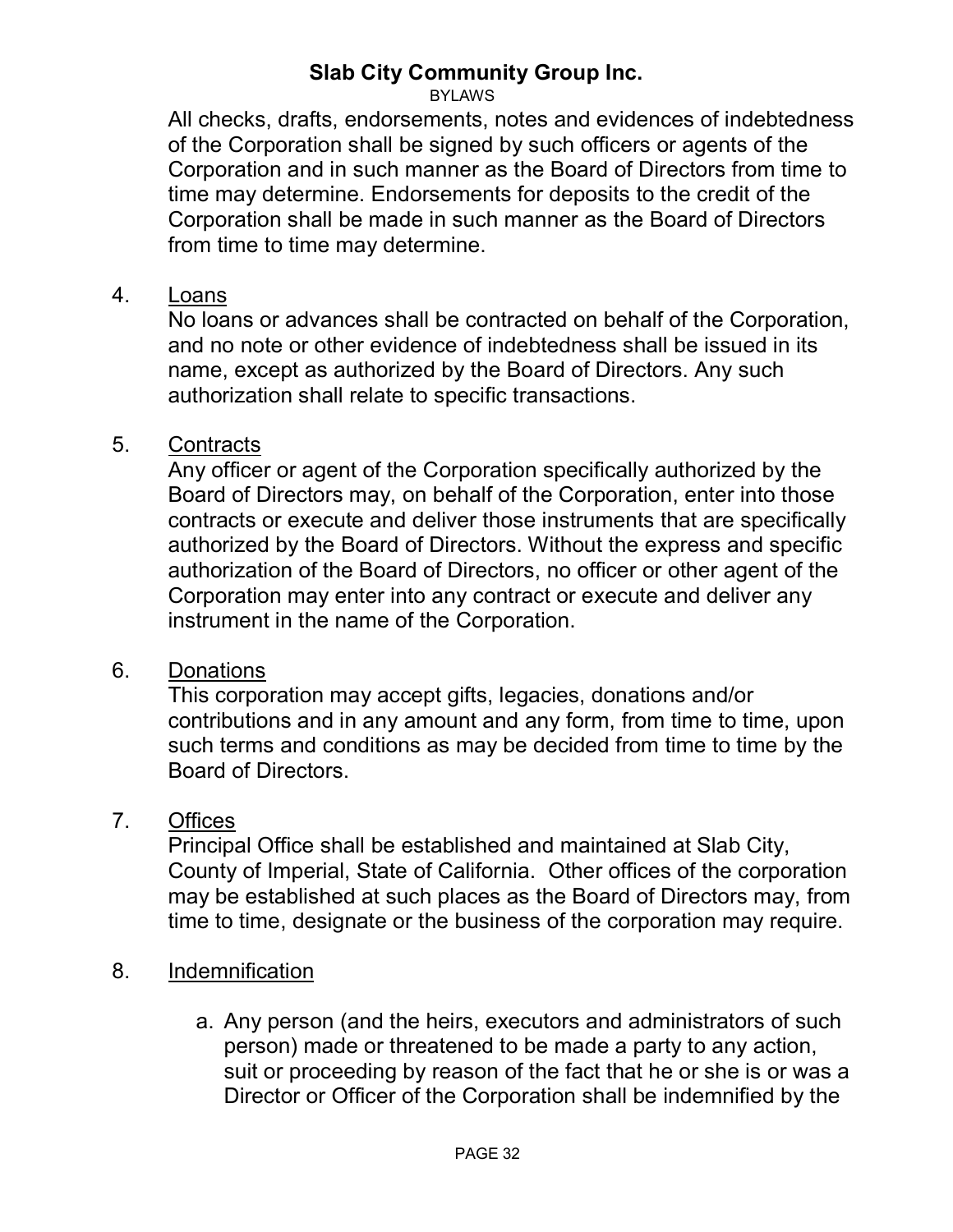BYLAWS

Corporation against any and all liability and the reasonable expenses, including attorneys' fees and disbursements, incurred by him (or his heirs, executors, or administrators) in connection with the defense or settlement of such action, suit, or proceeding, or in connection with any appearance therein, except in relation to matters as to which it shall be adjudged in such action, suit or proceeding that such Director or Officer is liable for negligence or misconduct in the performance of his or her duties.

b. No member of this corporation shall be personally or otherwise liable for any of the debts, liabilities and/or obligations of this corporation.

#### 9. Rules of Construction

Unless the context requires otherwise, the general provisions, rules of construction, and definitions in the California Nonprofit Corporation Law shall govern this construction of these bylaws. Without limiting the generality of the above, the masculine gender includes the feminine and neuter, the singular number includes the plural, the plural number includes the singular, and the term "person" includes a natural person, corporation, partnership, joint venture, trust or other entity.

#### ARTICLE XI: CHARTER MEMBERSHIP, INITIAL BOARD ADOPTION OF BYLAWS, FIRST ANNUAL MEETING

1. Initial Membership

The Charter Members empowered to vote at the first annual meeting shall be those persons who indicate that they wish to be a Member of this Charity and pay the annual membership of \$1.00. The Charter Members shall choose their category of membership at the first annual meeting, and provide an address for notices to be mailed to them. All members will provide an address where notices may be mailed to them in accordance with these Bylaws.

#### 2. Initial Board of Directors

The Initial Board of Directors shall be as stated in the Certificate of Incorporation. The Initial Board, after approving these Bylaws, shall call the first Annual Meeting of the Membership, and shall serve until the first elected Board of Directors has been seated upon the completion of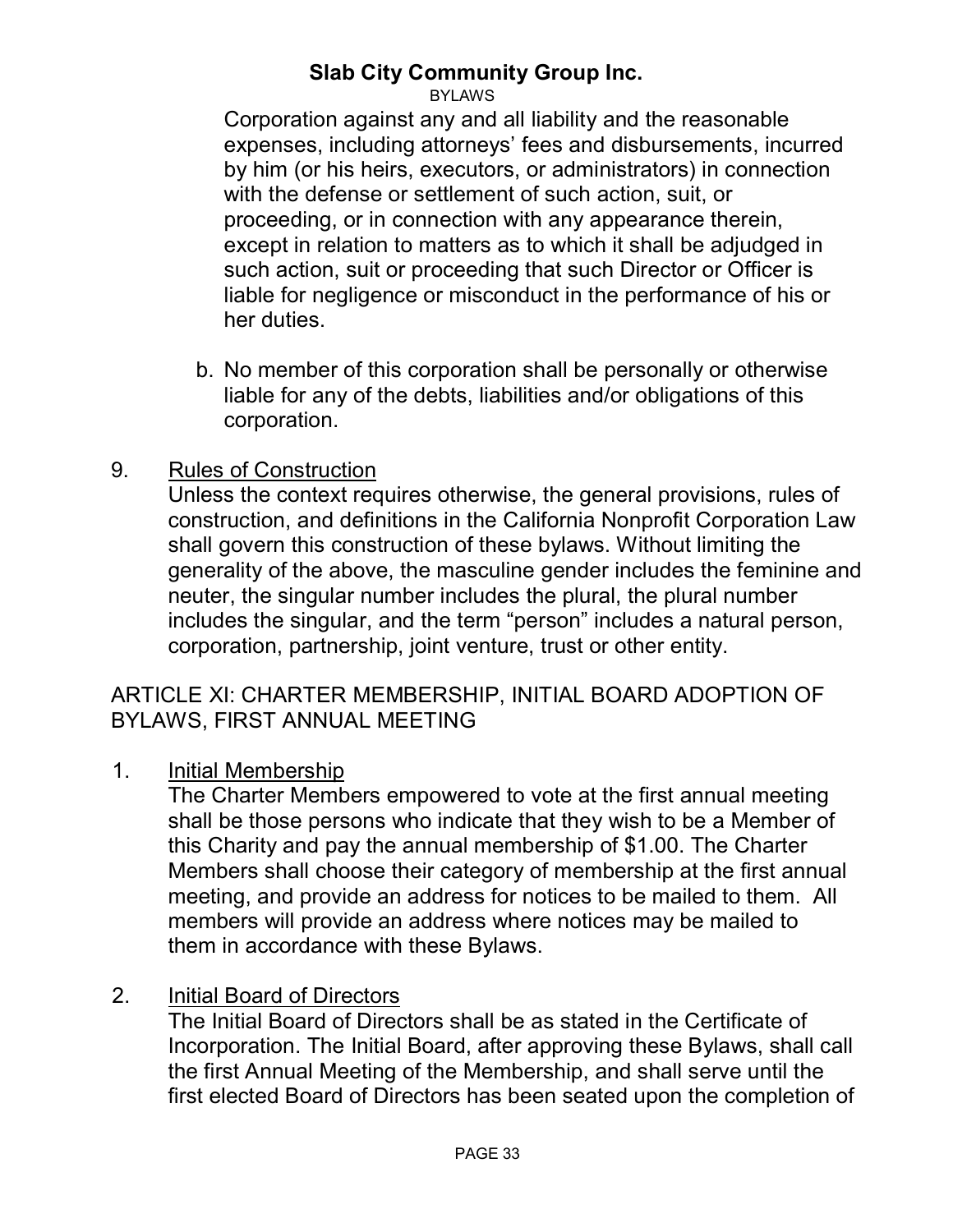BYLAWS

the First Annual Meeting. The Elected Board of Directors will serve after the ballots of members has been counted. The Elected Board of Directors shall call their first meeting as soon as possible after the ballots of members has been counted.

3. Adoption of Bylaws

Adoption of these Bylaws as the Bylaws of the Corporation shall require:

- a. Approval by a majority of the Initial Board of Directors prior to the First Annual Meeting;
- b. A copy of these Bylaws will be mailed to members at the address they provide upon receipt of a copy fee to be determined by the elected Board of Directors, and;
- c. These Bylaws will be emailed to any member upon request.
- 4. Nomination of Directors to Be Elected at First Annual Meeting The Initial Board of Directors shall nominate a slate of nine (9) to eleven (11) Candidates who have indicated a willingness to serve on the Board of Directors. The Board shall designate four (4) of these candidates as candidates for Resident Members, one (1) as candidate for Visiting Members, one (1) as candidate for Non-Profit Organizations, and one (1) as candidate for Business Organizations. Additional nominations for

any of the categories of representatives may be made by any Charter Member from the floor at the First Annual Meeting.

5. First Annual Meeting

The location and specific time of the First Annual Meeting of the Membership shall be determined by the Initial Board of Directors. Notice of the First Annual meeting shall be provided to all Charter Members when they pay their membership dues or as soon thereafter as possible. The Initial Directors will post a list of those members nominated as Directors at the First Annual Meeting of the Membership. Nominations from the floor of the meeting (from Charter Members) will be added to the list of members nominated for Directors. The Charter Members shall vote for the Elected Board of Directors in accordance with these Bylaws at the First Annual Meeting of the Membership, following the spirit and intent of Article III, Section 4. If necessary, the Charter Members will vote for the Elected Board of Directors by ballot, or by such other means as the Initial Directors deem advisable and appropriate in the circumstances.